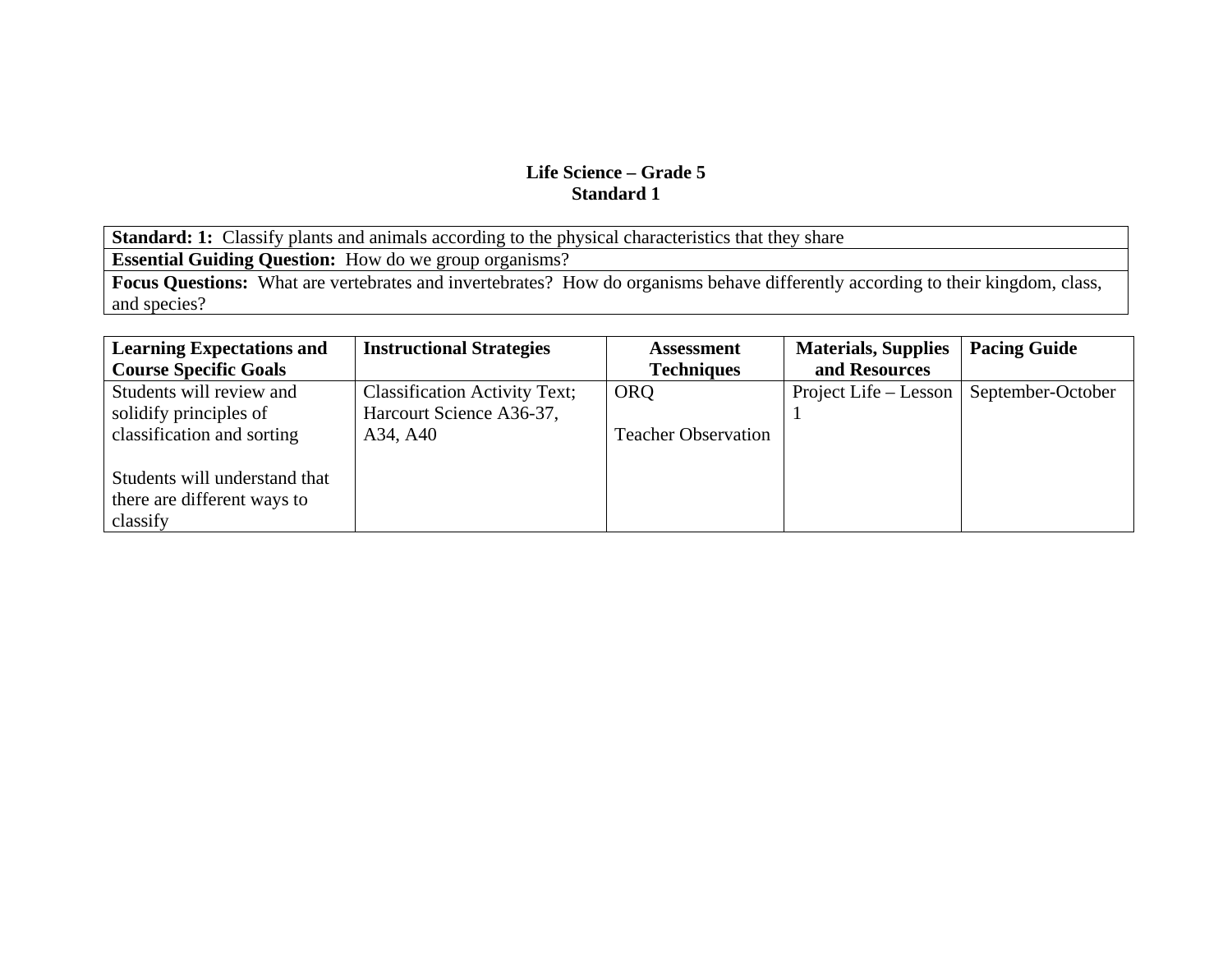**Standard: 2**. Identify the structures in plants (leaves, roots, flowers, stem, bark, wood) that are responsible for food production, support, water transport, reproduction, growth, and protection

**Essential Guiding Question:** How do structures differ in different types of plants?

**Focus Questions:** What are the different ways that plants can reproduce? How do life cycles differ in different groups of plants?

| <b>Learning Expectations and</b> | <b>Instructional Strategies</b> | <b>Assessment</b>          | <b>Materials, Supplies</b> | <b>Pacing Guide</b> |
|----------------------------------|---------------------------------|----------------------------|----------------------------|---------------------|
| <b>Course Specific Goals</b>     |                                 | <b>Techniques</b>          | and Resources              |                     |
| Students will build on prior     | <b>Review Prior Knowledge</b>   | Journals                   | Project Life               | September-October   |
| knowledge of plant parts and     |                                 |                            |                            |                     |
| structures                       | Guided Inquiry and Discussion   | <b>Teacher Observation</b> |                            |                     |
|                                  |                                 |                            |                            |                     |
| Students will understand         | <b>Text A90-A107</b>            | Posters                    |                            |                     |
| photosynthesis as an exchange    |                                 |                            |                            |                     |
| of gases and also as the         |                                 |                            |                            |                     |
| fundamental food source of       |                                 |                            |                            |                     |
| Earth                            |                                 |                            |                            |                     |
|                                  |                                 |                            |                            |                     |
| Students will understand the     |                                 |                            |                            |                     |
| restructuring of water and       |                                 |                            |                            |                     |
| carbon dioxide molecules to      |                                 |                            |                            |                     |
| form molecular oxygen and        |                                 |                            |                            |                     |
| carbohydrate                     |                                 |                            |                            |                     |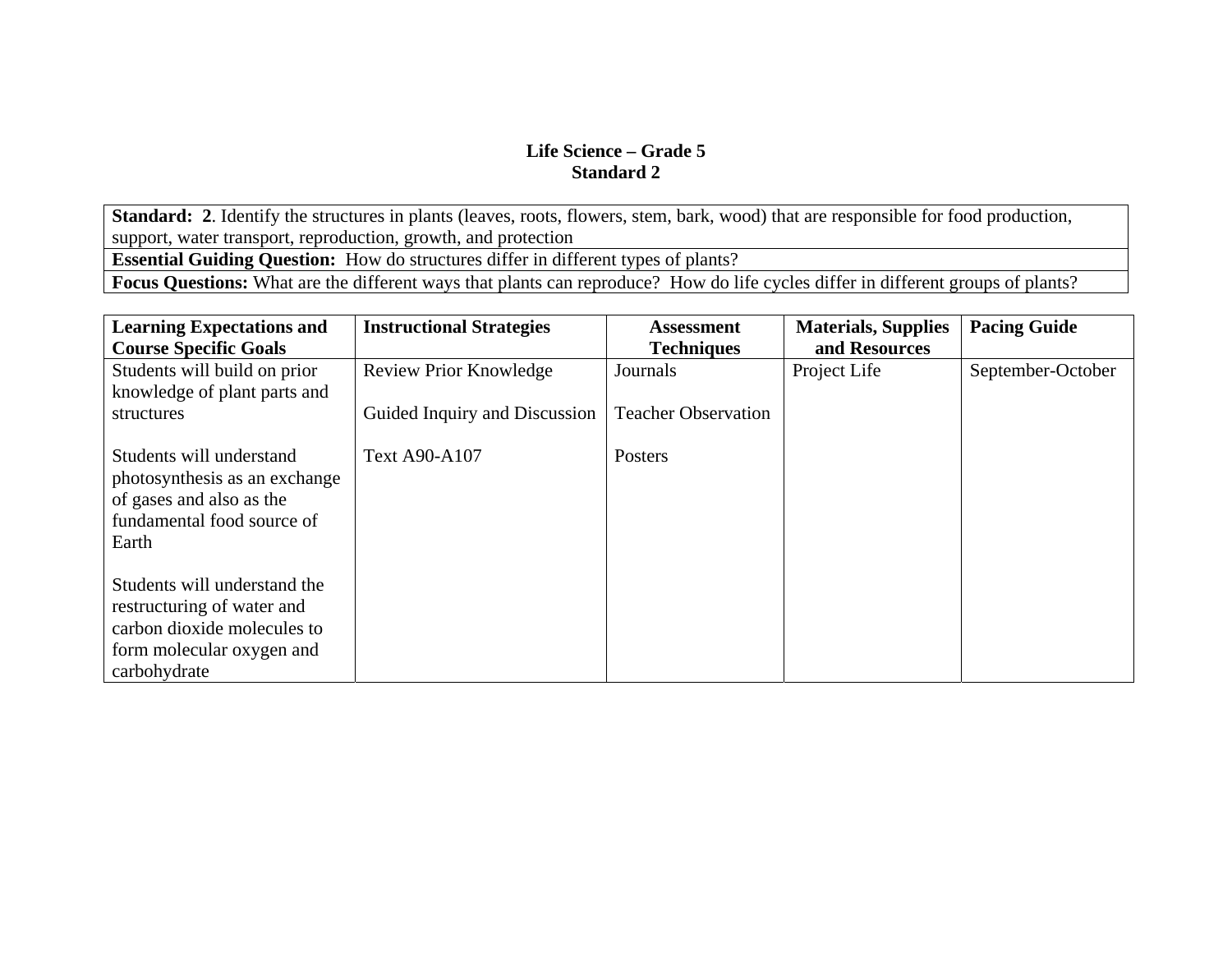**Standard: 3.** Recognize that plants and animals go through predictable life cycles that include birth, growth, development, reproduction, and death

**4.** Describe the major stages that characterize the life cycle of the frog and butterfly as they go through metamorphosis

**Essential Guiding Question:** What changes do plants and animals go through between the time they're born and the time they die?

Focus Questions: What is metamorphosis? What animals go through metamorphosis? What are the stages of metamorphosis in butterflies and in frogs? What kind of changes do other insects go through? How is this different from direct development?

| <b>Learning Expectations and</b> | <b>Instructional Strategies</b> | <b>Assessment</b>   | <b>Materials, Supplies</b> | <b>Pacing Guide</b> |
|----------------------------------|---------------------------------|---------------------|----------------------------|---------------------|
| <b>Course Specific Goals</b>     |                                 | <b>Techniques</b>   | and Resources              |                     |
| Students will review and         | Review Prior Knowledge;         | <b>ORQ</b>          | Project Life Lesson 2      | September-October   |
| solidify life cycle concepts     | A62-75                          |                     |                            |                     |
|                                  |                                 | Draw and Label Life | Video on Life Cycles       |                     |
| Students will understand         |                                 | Cycle               |                            |                     |
| metamorphosis and the stages     |                                 |                     | Project Life Lesson 3      |                     |
| of change                        |                                 |                     |                            |                     |
|                                  |                                 |                     | <b>Field Lesson</b>        |                     |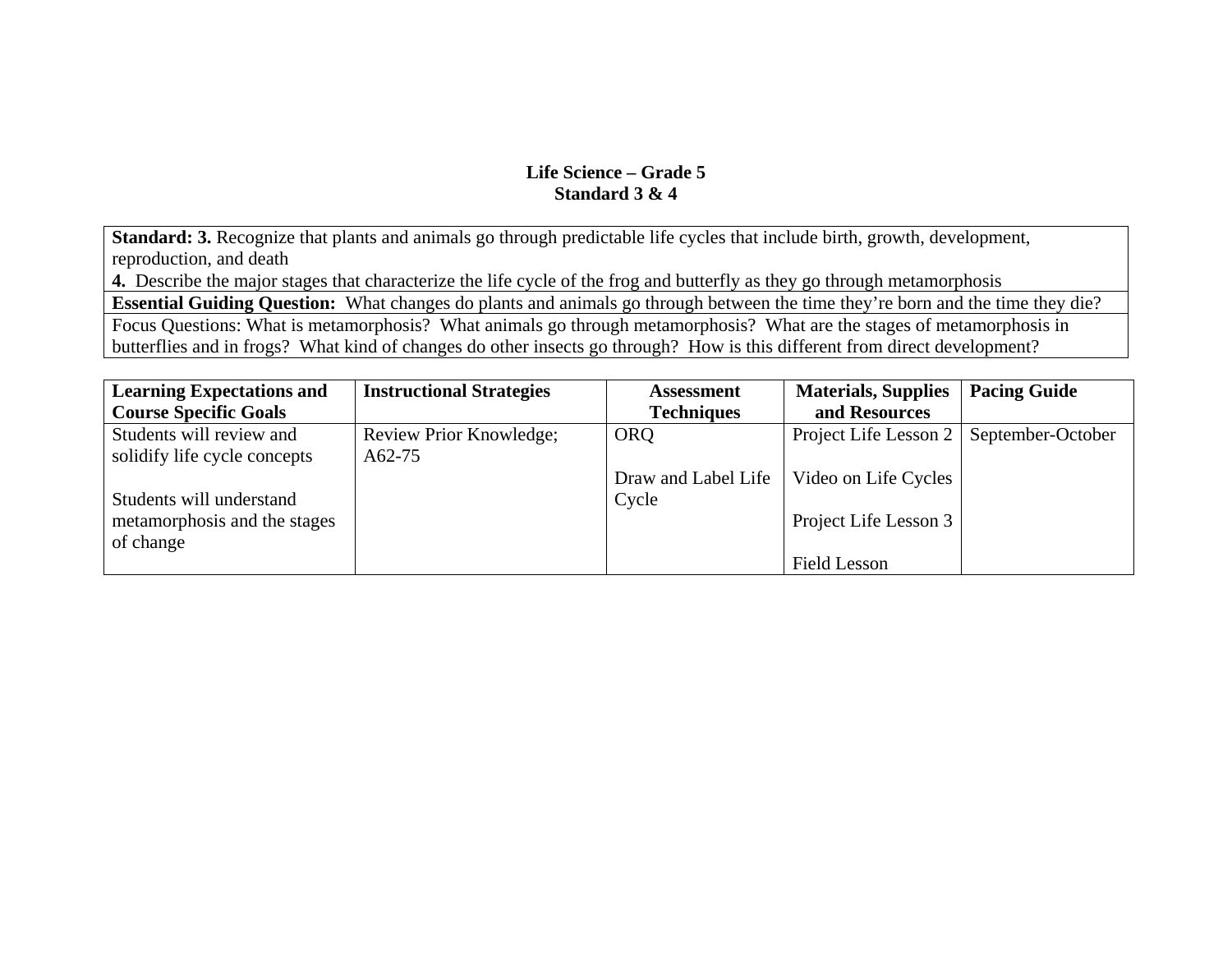**Standard: 5**. Differentiate between observed characteristics of plants and animals that are fully inherited (e.g., color of flower, shape of leaves, color of eyes, number of appendages) and characteristics that are affected by the climate or environment (e.g., browning of leaves due to too much sun, language spoken)

**Essential Guiding Question:** Why do plants and animals look and behave certain ways? How did they get to be that way?

**Focus Questions:** How can I tell the difference between a characteristic that all the members of a species have and a characteristic that occurred because of an unexpected change in that organism's life? What are abiotic factors? How do they affect organisms?

| <b>Learning Expectations and</b> | <b>Instructional Strategies</b> | <b>Assessment</b> | <b>Materials, Supplies</b> | <b>Pacing Guide</b> |
|----------------------------------|---------------------------------|-------------------|----------------------------|---------------------|
| <b>Course Specific Goals</b>     |                                 | <b>Techniques</b> | and Resources              |                     |
| Students will understand that    | A76-A77                         | ORO               | Text                       | September-October   |
| organisms can be affected by     |                                 |                   | Field Trip                 |                     |
| the environment.                 |                                 |                   |                            |                     |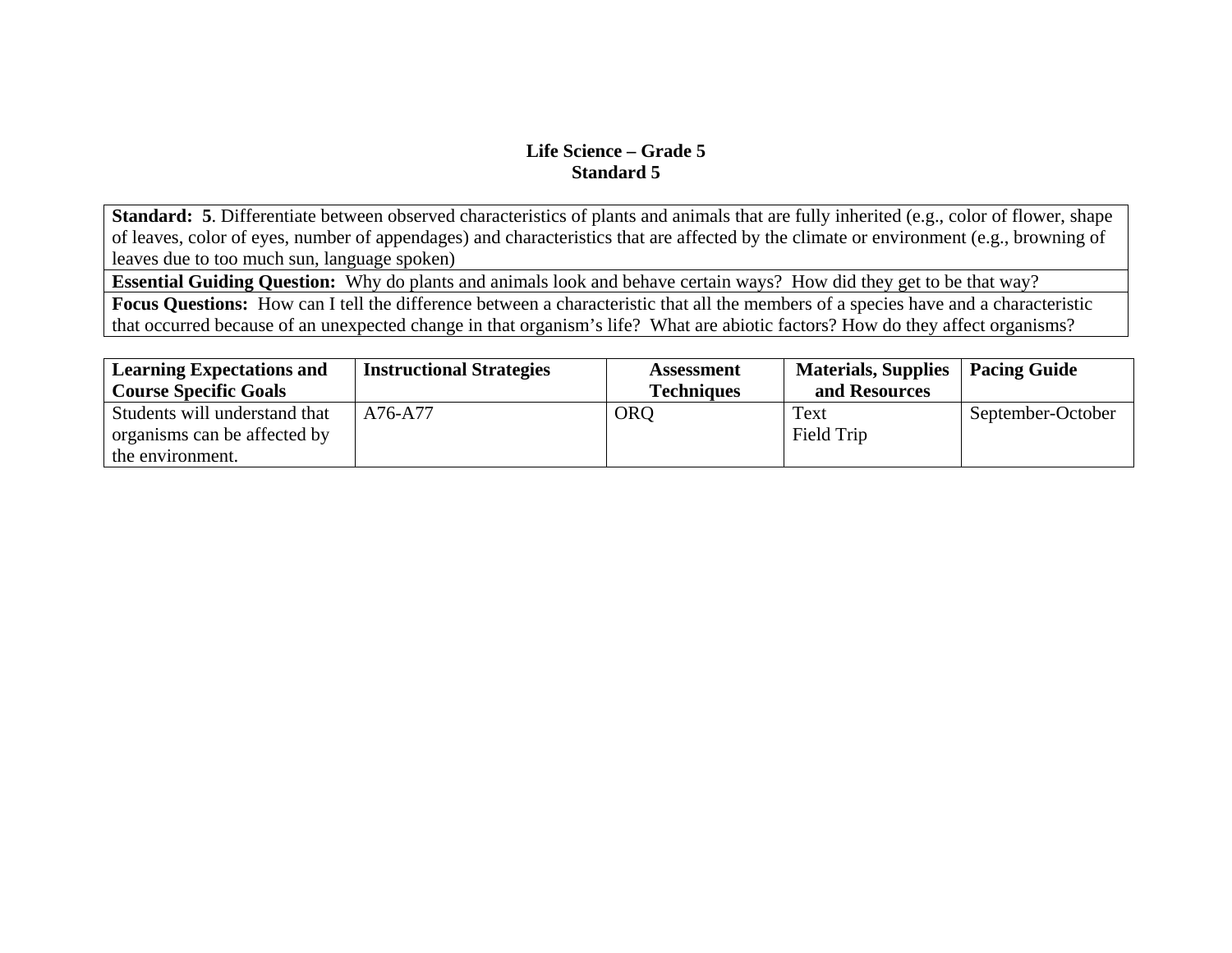**Standard: 6**. Give examples of how inherited characteristics may change over time as adaptations to changes in the environment that enable organisms to survive, e.g., shape of beak or feet, placements of eyes on head, length of neck, shape of teeth, color

**Essential Guiding Question:** How did different species come to be different over time?

**Focus Questions:** How do an organism's characteristics help it survive? How do an animal's characteristics help it get food? Help it avoid being eaten? What characteristics help plants survive in different environments?

| <b>Learning Expectations and</b> | <b>Instructional Strategies</b>   | Assessment                | <b>Materials, Supplies</b> | <b>Pacing Guide</b> |
|----------------------------------|-----------------------------------|---------------------------|----------------------------|---------------------|
| <b>Course Specific Goals</b>     |                                   | <b>Techniques</b>         | and Resources              |                     |
| Students will access prior       | <b>Text B40-B47</b>               | <b>ORQ</b>                | Project Life Video         | September-October   |
| knowledge of adaptations         |                                   |                           |                            |                     |
|                                  | <b>Creative Creature Activity</b> | <b>Class Presentation</b> | <b>Adaptations Video</b>   |                     |
| Students will understand that    |                                   |                           |                            |                     |
| the adaptations of certain       | Create-a-Creature Game in         |                           | <b>Watershed Unit</b>      |                     |
| organisms are the model for      | Project Life Book                 |                           |                            |                     |
| many human inventions and        |                                   |                           |                            |                     |
| technologies                     |                                   |                           |                            |                     |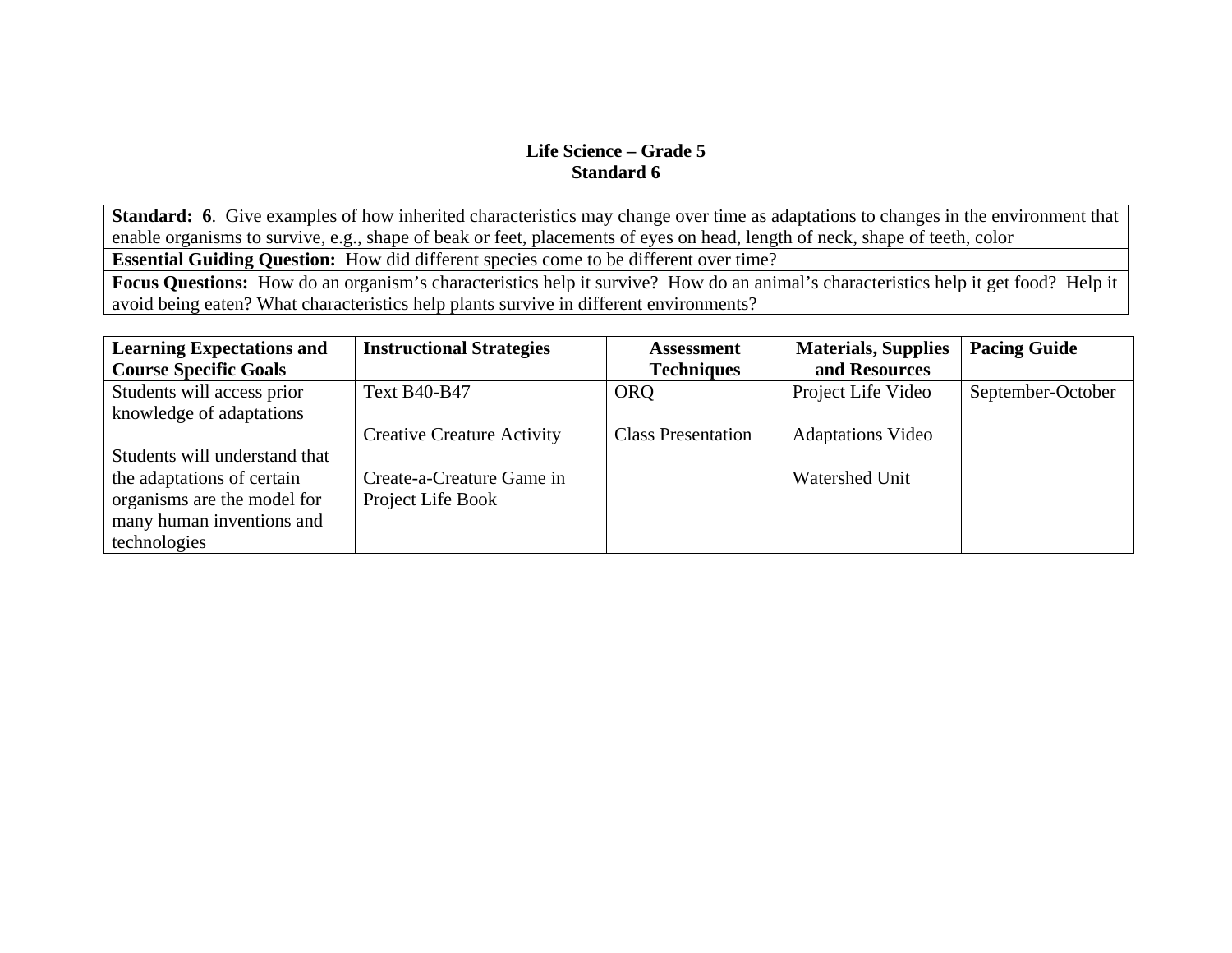**Standard: 7. Give examples of how changes in the environment (drought, cold) have caused some plants and animals to die or move to new locations (migration)**

**Essential Guiding Question:** What would cause organisms to move to a new location?

**Focus Questions:** How do animals know when it is time to change locations? What happens to the pattern of migrations when the climate changes?

| <b>Learning Expectations and</b> | <b>Instructional Strategies</b> | <b>Assessment</b>          | <b>Materials, Supplies</b> | <b>Pacing Guide</b> |
|----------------------------------|---------------------------------|----------------------------|----------------------------|---------------------|
| <b>Course Specific Goals</b>     |                                 | <b>Techniques</b>          | and Resources              |                     |
| Students will access prior       | <b>Text B40-B47</b>             | <b>Teacher Observation</b> | Project Life               | September-October   |
| knowledge about the response     |                                 |                            | Watershed Unit             |                     |
| of organisms to changes in the   | <b>Review Previous Concepts</b> | <b>ORQ</b>                 |                            |                     |
| environment                      |                                 |                            |                            |                     |
|                                  | Guided Inquiry and Discussion   |                            |                            |                     |
| Students will understand that    |                                 |                            |                            |                     |
| when organisms are               |                                 |                            |                            |                     |
| confronted with non-cyclical     |                                 |                            |                            |                     |
| changes in the environment       |                                 |                            |                            |                     |
| they can move, adapt, or die.    |                                 |                            |                            |                     |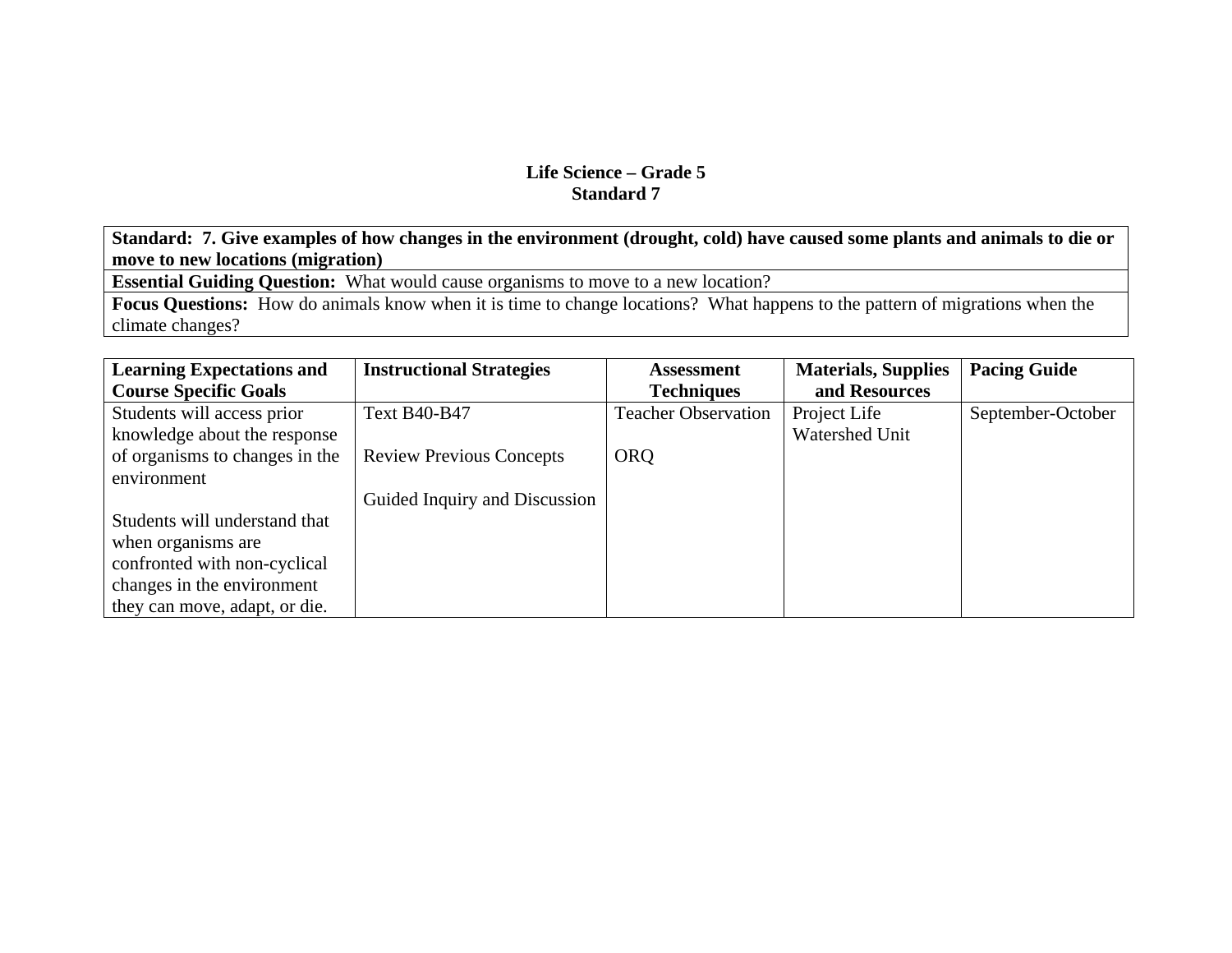**Standard: 8.** Describe how organisms meet some of their needs in an environment by using behaviors (patterns of activities) in response to information (stimuli) received from the environment. Recognize that some animal behaviors are instinctive (e.g., turtles burying their eggs), and others are learned (e.g., humans building fires for warmth, chimpanzees learning how to use tools) **Essential Guiding Question:** How do plants and animals respond to non-living factors in the environment? **Focus Questions:** How do light and gravity affect plants? What adaptations do plants and animals have to survive heat or cold?

| <b>Learning Expectations and</b>                                                                          | <b>Instructional Strategies</b> | <b>Assessment</b>          | <b>Materials, Supplies</b> | <b>Pacing Guide</b> |
|-----------------------------------------------------------------------------------------------------------|---------------------------------|----------------------------|----------------------------|---------------------|
| <b>Course Specific Goals</b>                                                                              |                                 | <b>Techniques</b>          | and Resources              |                     |
| Students will recognize that                                                                              | <b>Review Prior Knowledge</b>   | <b>Teacher Observation</b> | Project Life               | September-October   |
| adaptations can be behaviors                                                                              |                                 |                            | Watershed Unit             |                     |
| as well as physical structures                                                                            | Guided Inquiry and Discussion   | <b>ORO</b>                 |                            |                     |
| Students will understand that<br>some adaptive behaviors are<br>instinctive but others must be<br>learned | <b>Text B40-B47</b>             |                            |                            |                     |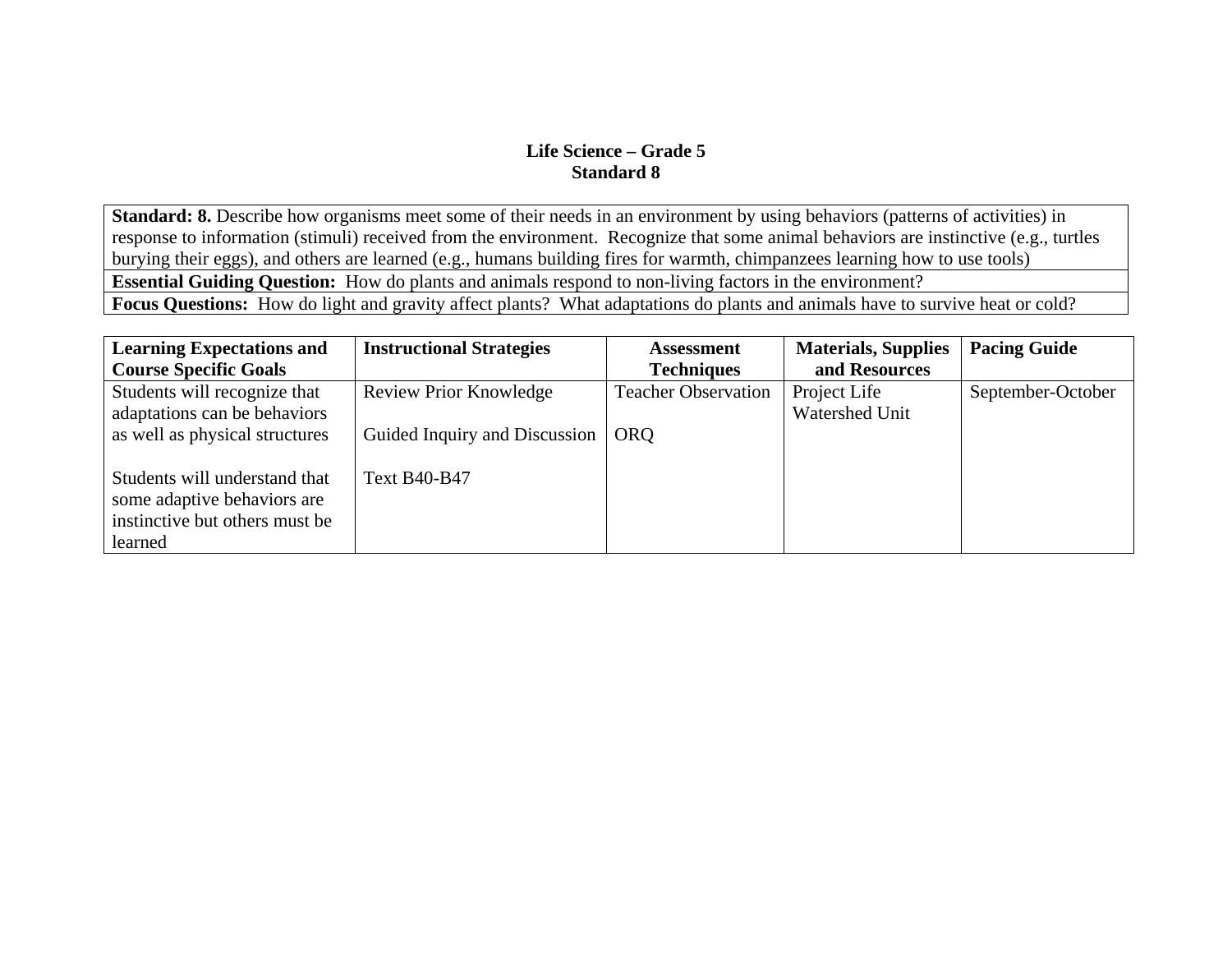**Standard: 9.** Recognize plant behaviors, such as the way seedlings' stem grow toward light and their roots grow downward in response to gravity. Recognize that many plants and animals can survive harsh environments because of seasonal behaviors, e.g., in winter, some trees shed leaves, some animals hibernate, and other animals migrate.

**Essential Guiding Question:** How do plants and animals respond to non-living factors in the environment?

Focus Questions: How does light and gravity affect plants? What adaptations to plants and animals have to survive heat or cold?

| <b>Learning Expectations and</b>                                                                                  | <b>Instructional Strategies</b> | <b>Assessment</b> | <b>Materials, Supplies</b><br>and Resources | <b>Pacing Guide</b> |
|-------------------------------------------------------------------------------------------------------------------|---------------------------------|-------------------|---------------------------------------------|---------------------|
| <b>Course Specific Goals</b>                                                                                      |                                 | <b>Techniques</b> |                                             |                     |
| Students will understand that                                                                                     | Review                          | Observation       | Project Life                                | September-October   |
| plants respond in specific ways                                                                                   |                                 |                   | Watershed trip                              |                     |
| to gravity and to light                                                                                           | Discussion                      |                   |                                             |                     |
| Students will articulate that<br>hibernation and migration are<br>behaviors that animals use to<br>survive winter |                                 |                   |                                             |                     |
| Students will understand that                                                                                     |                                 |                   |                                             |                     |
| some trees shed leaves in order                                                                                   |                                 |                   |                                             |                     |
| to survive winter                                                                                                 |                                 |                   |                                             |                     |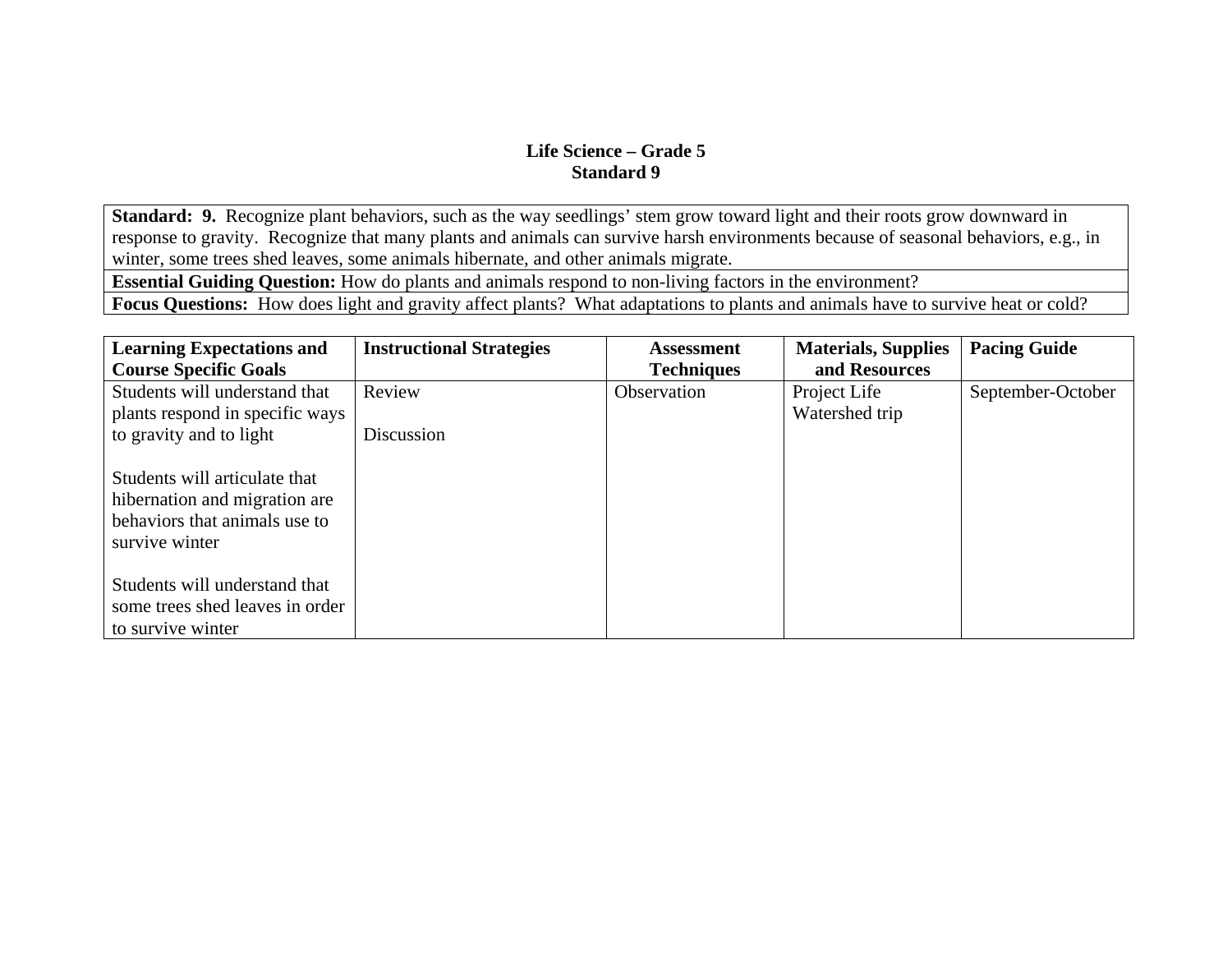**Standard: 10.** Give examples of how organisms can cause changes in their environment to ensure survival. Explain how some of these changes may affect the ecosystem

**Essential Guiding Question:** How can living things change their environment?

**Focus Questions:** How can an overabundance of certain organisms cause changes? What kinds of changes to the environment do human make to ensure that people will be safe? Can a species change an environment to make it better for itself but worse for other species?

| <b>Learning Expectations and</b> | <b>Instructional Strategies</b> | <b>Assessment</b>          | <b>Materials, Supplies</b> | <b>Pacing Guide</b> |
|----------------------------------|---------------------------------|----------------------------|----------------------------|---------------------|
| <b>Course Specific Goals</b>     |                                 | <b>Techniques</b>          | and Resources              |                     |
| Students will understand that    | Discussion of the Importance    | <b>ORQ</b>                 |                            | September-October   |
| changes by species to the        | of Wetlands to Human            |                            |                            |                     |
| environment can be deliberate    | Survival                        | <b>Journal Entries</b>     |                            |                     |
| or inadvertent, but that they    |                                 |                            |                            |                     |
| may have effects on other        | Investigate How an Invasive     | <b>Teacher Observation</b> |                            |                     |
| species, causing the             | Species Changes an Ecosystem    |                            |                            |                     |
| environment itself to become     |                                 |                            |                            |                     |
| different                        | <b>Research Local Projects</b>  |                            |                            |                     |
|                                  | (where humans are changing)     |                            |                            |                     |
|                                  | the environment to ensure a     |                            |                            |                     |
|                                  | species' survival)              |                            |                            |                     |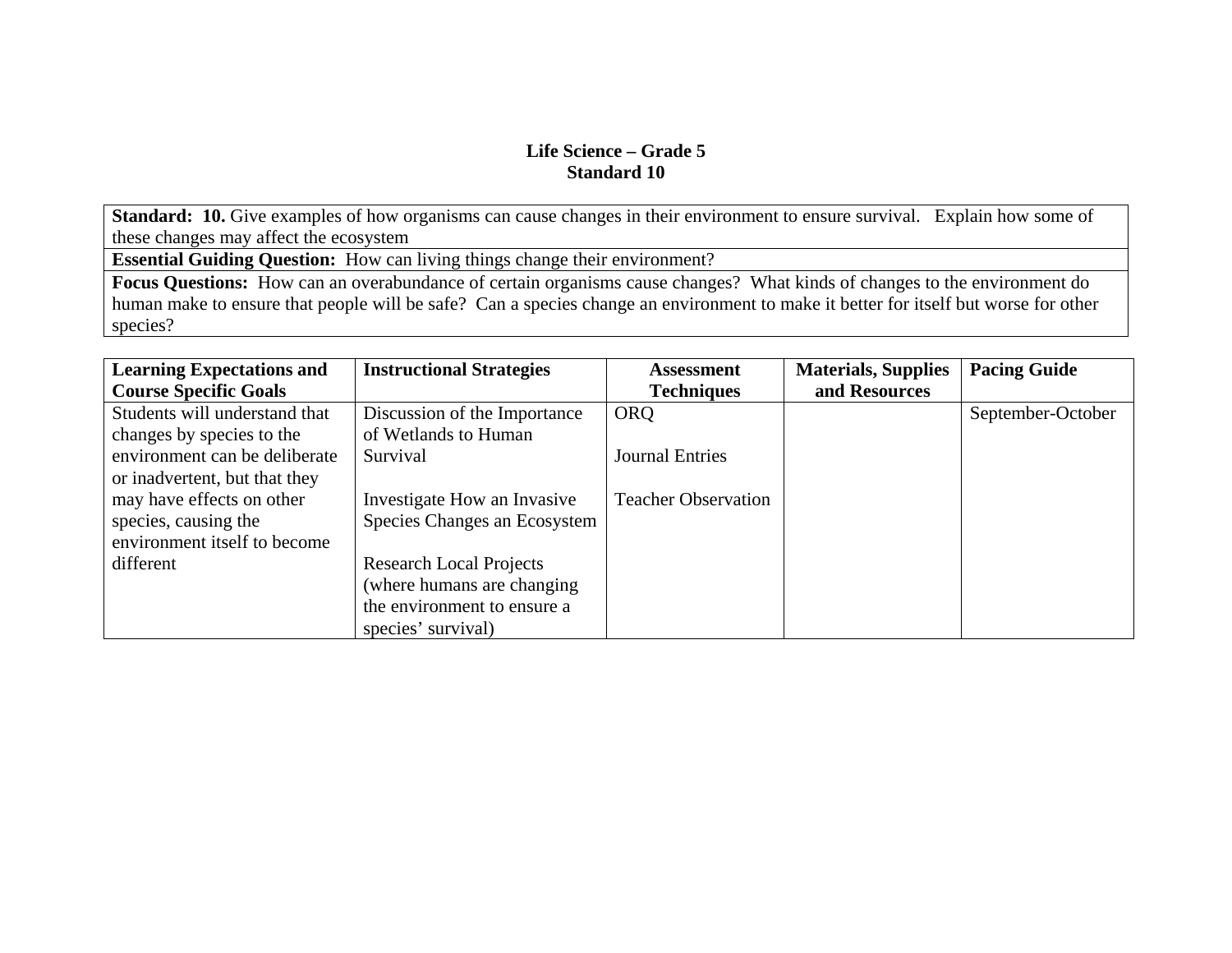**Standard: 11.** Describe how energy derived from the sun is used by plants to produce sugars (photosynthesis) and is transferred within a food chain from producers (plants) to consumers to decomposers

**Essential Guiding Question:** Where does the energy on this planet come from and how does it move through the food chain?

**Focus Questions:** Where does the food chain start? What is a producer? What is a consumer? What is a decomposer? What happens when a food chain gets out of balance? How much energy is lost as it goes up the food chain? How does the energy get lost?

| <b>Learning Expectations and</b> | <b>Instructional Strategies</b> | <b>Assessment</b>          | <b>Materials, Supplies</b> | <b>Pacing Guide</b> |
|----------------------------------|---------------------------------|----------------------------|----------------------------|---------------------|
| <b>Course Specific Goals</b>     |                                 | <b>Techniques</b>          | and Resources              |                     |
| Students will have a solid       | Design and Construct a          | Poster                     | <b>Thornton Burgess</b>    | September-October   |
| understanding of the sun's role  | <b>Compost Bin</b>              |                            | Pond Program               |                     |
| in life, photosynthesis, and     |                                 | <b>Teacher Observation</b> | <b>B28-38</b>              |                     |
| how energy is transferred        | Use a Thermometer to            |                            |                            |                     |
| through the food chain           | Measure the Temperature Rise    | <b>Journal Entries</b>     |                            |                     |
|                                  | during Composting               |                            |                            |                     |
| Students will understand that    |                                 | Test                       |                            |                     |
| 90% of the energy at each        | Discussion Regarding Where      |                            |                            |                     |
| level in the food chain is lost  | Heat (Energy) comes from        |                            |                            |                     |
| through the functions of living  | (T/E 1.2)                       |                            |                            |                     |
| so only 10% is passed on to      |                                 |                            |                            |                     |
| the next level                   | Make a Poster Showing a Food    |                            |                            |                     |
|                                  | Chain in a Specific Ecosystem   |                            |                            |                     |
| Students will understand that    | and Identify Components         |                            |                            |                     |
| the energy transferred is in the |                                 |                            |                            |                     |
| form of chemical energy is       |                                 |                            |                            |                     |
| released when the molecules      |                                 |                            |                            |                     |
| are broken apart into smaller    |                                 |                            |                            |                     |
| molecules                        |                                 |                            |                            |                     |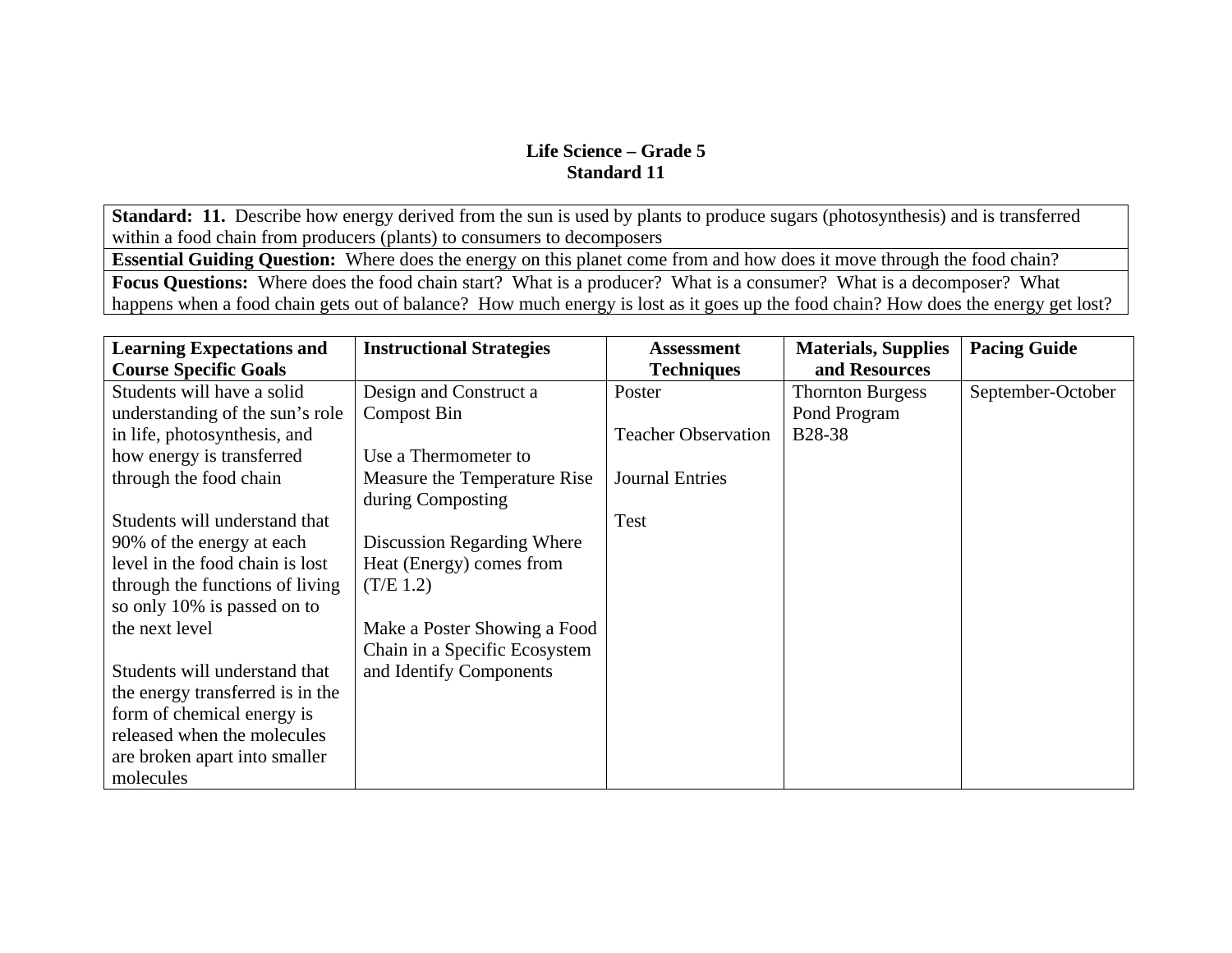**Standard: 1**. Give a simple explanation of what a mineral is and some examples, e.g., quartz, mica **Essential Guiding Question:** What is a mineral? **Focus Questions**: How are minerals formed? Where are they found? What are they used for?

| <b>Learning Expectations and</b>  | <b>Instructional Strategies</b> | <b>Assessment</b> | Materials,              | <b>Pacing Guide</b> |
|-----------------------------------|---------------------------------|-------------------|-------------------------|---------------------|
| <b>Course Specific Goals</b>      |                                 | <b>Techniques</b> | <b>Supplies and</b>     |                     |
|                                   |                                 |                   | <b>Resources</b>        |                     |
| Students will be able to give the | <b>Access Prior Knowledge</b>   | Text test unit C, | Poster Board            | November $-$ mid-   |
| definition of a mineral and       | <b>Read Text</b>                | Ch.2              | Internet research       | January             |
| distinguish it from a rock        | Guided Inquiry and Discussion   | Performance Task  | <b>Rock and Mineral</b> |                     |
|                                   | Describe Properties of Mineral, | Science Log       | Field Guide             |                     |
| Students will identify common     | <b>Mineral Properties Game</b>  |                   | Minerals Video          |                     |
| minerals                          |                                 |                   | <b>Text Harcourt</b>    |                     |
|                                   |                                 |                   | Science C32-C39         |                     |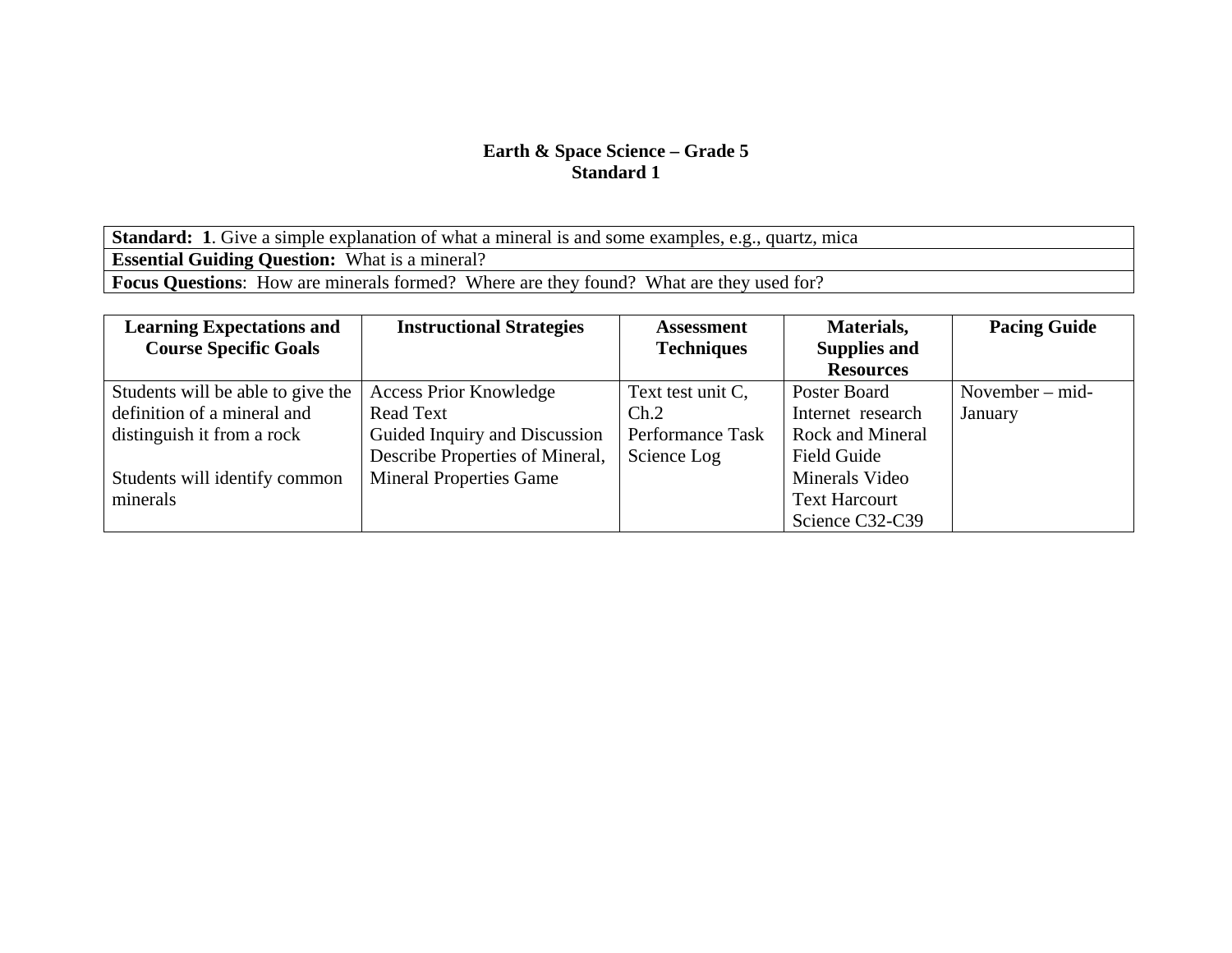**Standard: 2.** Identify the physical properties of minerals (hardness, color, luster, cleavage, and streak), and explain how minerals can be tested for these different physical properties

**Essential Guiding Question:** What distinguishes one mineral from another and how can minerals be tested for these properties? **Focus Questions**: What is luster? What is streak? What is a Moh's Scale?

| <b>Learning Expectations and</b><br><b>Course Specific Goals</b>                                          | <b>Instructional Strategies</b>                                                                            | <b>Assessment</b><br><b>Techniques</b>                             | <b>Materials, Supplies</b><br>and Resources                                                              | <b>Pacing Guide</b>          |
|-----------------------------------------------------------------------------------------------------------|------------------------------------------------------------------------------------------------------------|--------------------------------------------------------------------|----------------------------------------------------------------------------------------------------------|------------------------------|
| Students will be able to<br>perform simple tests on<br>minerals and explain the<br>meaning of the results | <b>Model Testing Process</b><br><b>Investigate Properties</b><br><b>Streak Test Text C35</b><br>Moh's Test | <b>Text Assessment</b><br>Unit C, Ch. $2$ ;<br>Performance<br>Task | <b>Rock Collections</b><br>Gems, Metals,<br>Minerals Video<br><b>Text Harcourt Science</b><br>C32-C39 R2 | November $-$ mid-<br>January |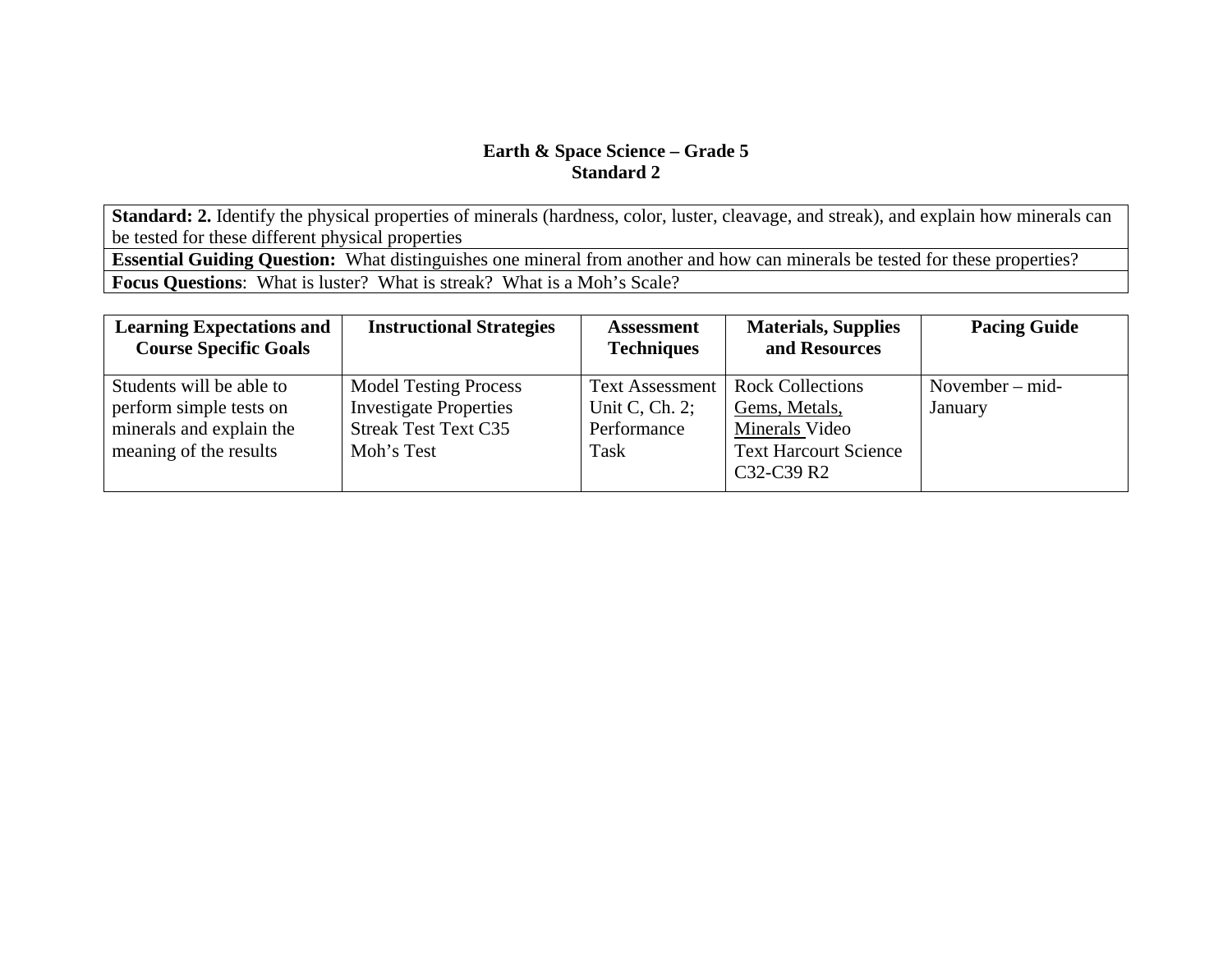**Standard: 3.** Identify the three categories of rocks (metamorphic, igneous, and sedimentary) based on how they are formed, and explain the natural and physical processes that create these rocks

**Essential Guiding Question:** What is the rock cycle?

**Focus Questions**: What is an igneous rock? What does metamorphic mean? What does sedimentary mean? How are the three categories of rocks formed?

| <b>Learning Expectations and</b> | <b>Instructional Strategies</b> | <b>Assessment</b>       | Materials,           | <b>Pacing Guide</b> |
|----------------------------------|---------------------------------|-------------------------|----------------------|---------------------|
| <b>Course Specific Goals</b>     |                                 | <b>Techniques</b>       | <b>Supplies and</b>  |                     |
|                                  |                                 |                         | <b>Resources</b>     |                     |
| Students will be able to explain | Lecture                         | Text Test unit C, Ch. 2 | Rocks video          | November $-$ mid-   |
| how rocks are formed and how     | Instruction                     | <b>ORQ</b>              | Three Rock Types     | January             |
| one kind transforms into         | Model                           | Three Rock Types        | Chart                |                     |
| another                          | Performance Task                | <b>How Rock Types</b>   | Internet             |                     |
| Students will be able to         | <b>Create Models of Rock</b>    | Form                    | Research             |                     |
| distinguish basic samples        | Rock Cycle Wheel                | Science Log             | <b>Text Harcourt</b> |                     |
|                                  | Draw Rock Cycle                 |                         | Science C48-C53      |                     |
|                                  | Rock Cycle Investigation C48-   |                         | R <sub>2</sub>       |                     |
|                                  | C <sub>49</sub>                 |                         |                      |                     |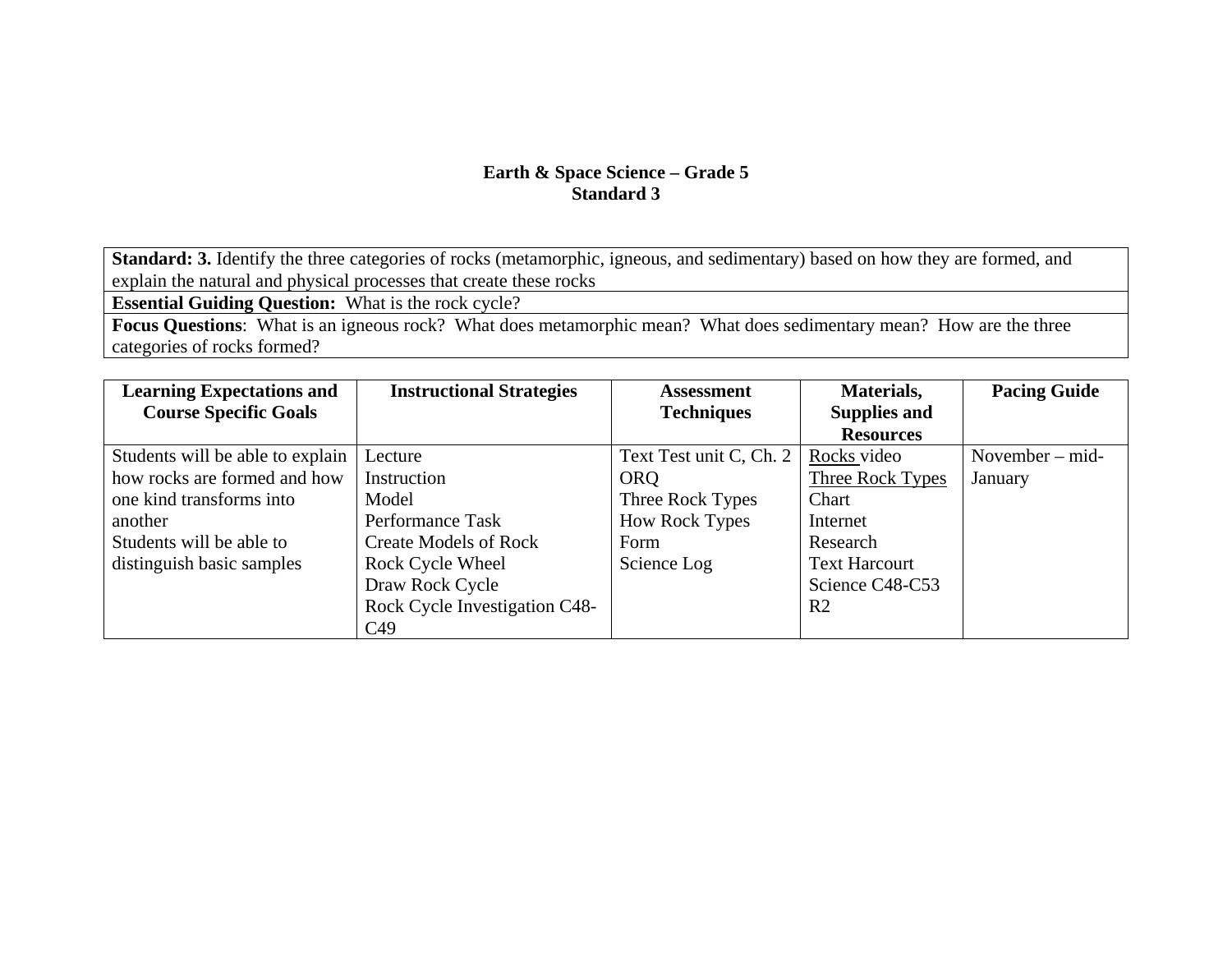**Standard: 4.** Explain and give examples of the ways in which soil is formed (the weathering of rock by water and wind and from the decomposition of plant and animal remains)

**Essential Guiding Question:** What is soil and how is it formed?

**Focus Questions**: What are the different parts of soil? What are the proportions of the parts? Why is soil important?

| <b>Learning Expectations and</b> | <b>Instructional Strategies</b>  | Assessment              | Materials,           | <b>Pacing Guide</b> |
|----------------------------------|----------------------------------|-------------------------|----------------------|---------------------|
| <b>Course Specific Goals</b>     |                                  | <b>Techniques</b>       | <b>Supplies and</b>  |                     |
|                                  |                                  |                         | <b>Resources</b>     |                     |
| Students will demonstrate        | Pair-Share with Experiment       | Text test unit C, CH. 1 | Soil video           | November-mid-       |
| understanding of the             | Prediction                       | ORQ: How is Soil        | <b>Text Harcourt</b> | January             |
| importance of soil and be able   | Cooperative Learning             | Formed?                 | Science C4-C11       |                     |
| to list its components           | <b>Create Soil Demonstration</b> | Science Log             |                      |                     |
|                                  | <b>Shake Rattle and Roll</b>     |                         |                      |                     |
| Students will experience         | Experiment;                      |                         |                      |                     |
| different kinds of soil          | <b>Weathering Activity C57</b>   |                         |                      |                     |
|                                  |                                  |                         |                      |                     |
|                                  |                                  |                         |                      |                     |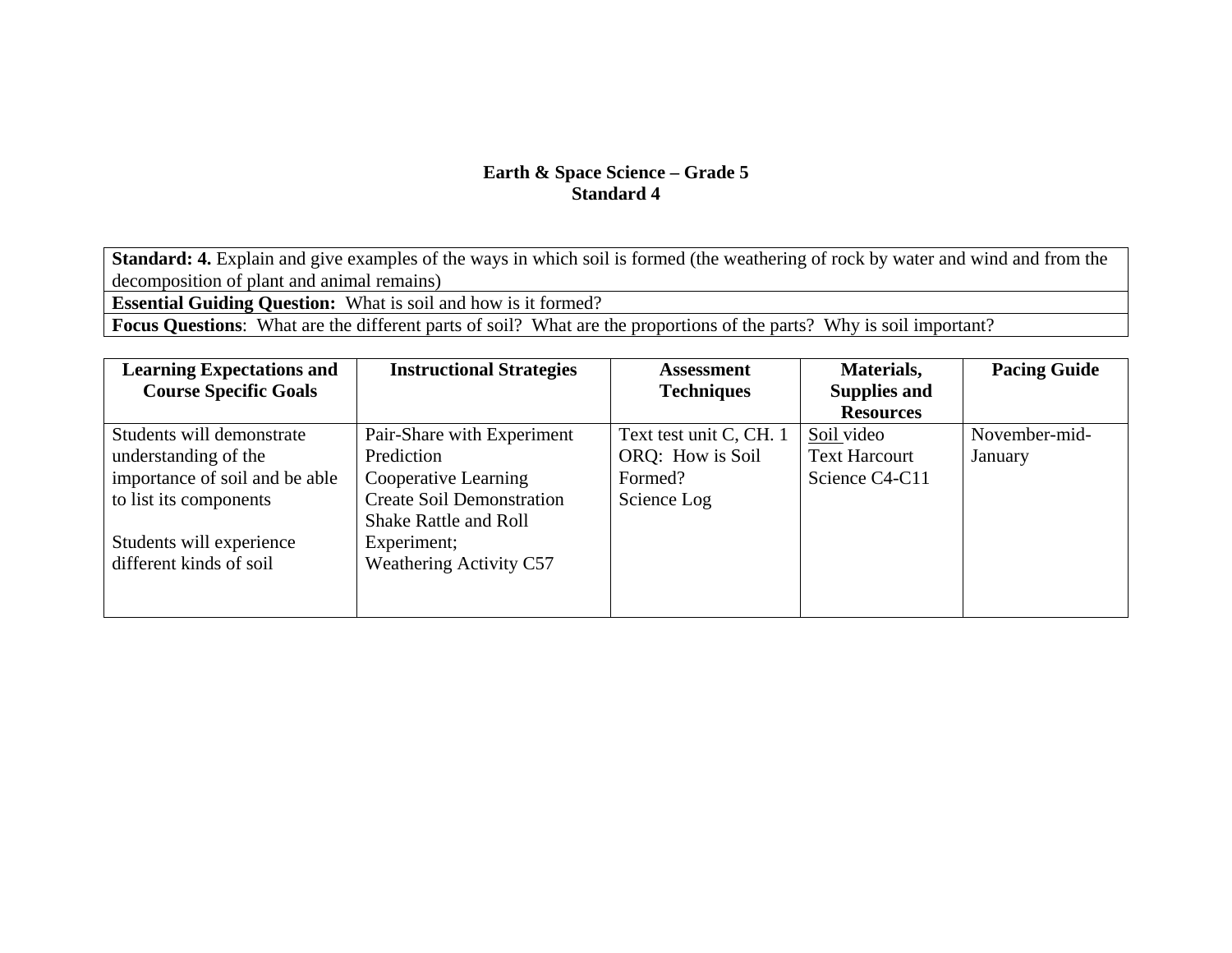**Standard: 5.** Recognize and discuss the different properties of soil, including color, texture (size of particles), the ability to retain water, and the ability to support the growth of plants

**Essential Guiding Question:** What makes one kind of soil different from another and why does it matter?

**Focus Questions**: How can you distinguish between the kinds of soil?

| <b>Learning Expectations and</b><br><b>Course Specific Goals</b>      | <b>Instructional Strategies</b>                   | <b>Assessment</b><br><b>Techniques</b>                                                        | Materials,<br><b>Supplies and</b><br><b>Resources</b> | <b>Pacing Guide</b>      |
|-----------------------------------------------------------------------|---------------------------------------------------|-----------------------------------------------------------------------------------------------|-------------------------------------------------------|--------------------------|
| Students will be able to<br>experiment with soil's water<br>retention | <b>Model Process</b><br>Pond Unit Lessons 1 and 2 | Text Test Unit B, Ch.1,<br>Science Log<br>Evaluate<br><b>Text Harcourt Science</b><br>B26-B39 | Text<br>Soil samples                                  | November-mid-<br>January |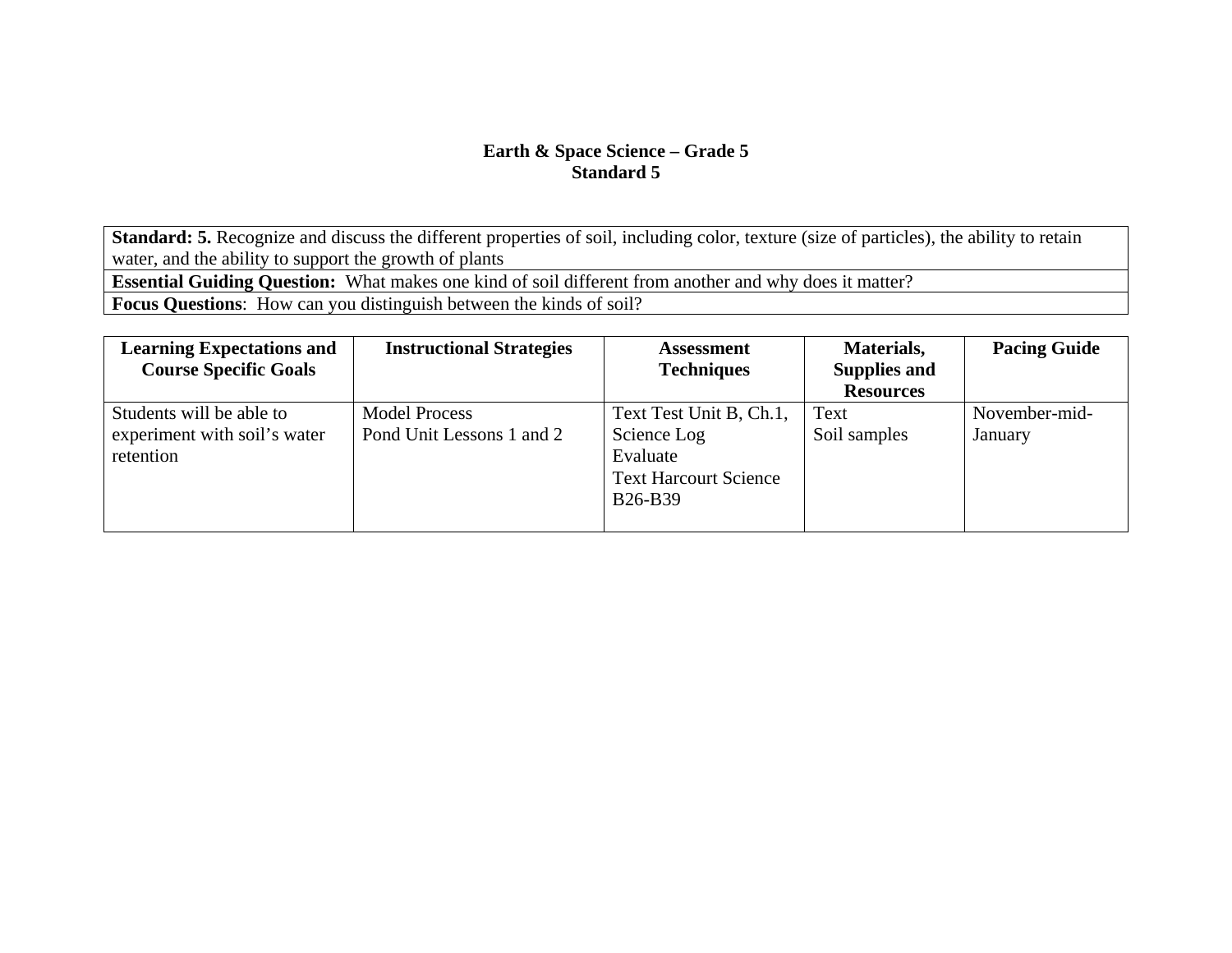**Standard: 6.** Explain how air temperature, moisture, wind speed and direction, and precipitation make up the weather in a particular place and time

**Essential Guiding Question:** What is weather?

**Focus Questions**: What are the components that make up weather?

| <b>Learning Expectations and</b><br><b>Course Specific Goals</b> | <b>Instructional Strategies</b> | <b>Assessment</b><br><b>Techniques</b> | <b>Materials, Supplies</b><br>and Resources | <b>Pacing Guide</b> |
|------------------------------------------------------------------|---------------------------------|----------------------------------------|---------------------------------------------|---------------------|
| Students will be able to explain                                 | <b>Review Prior Knowledge</b>   | Observation                            |                                             | November-mid-       |
| the components of weather                                        | <b>Text C70-C77</b>             | Discussion                             |                                             | January             |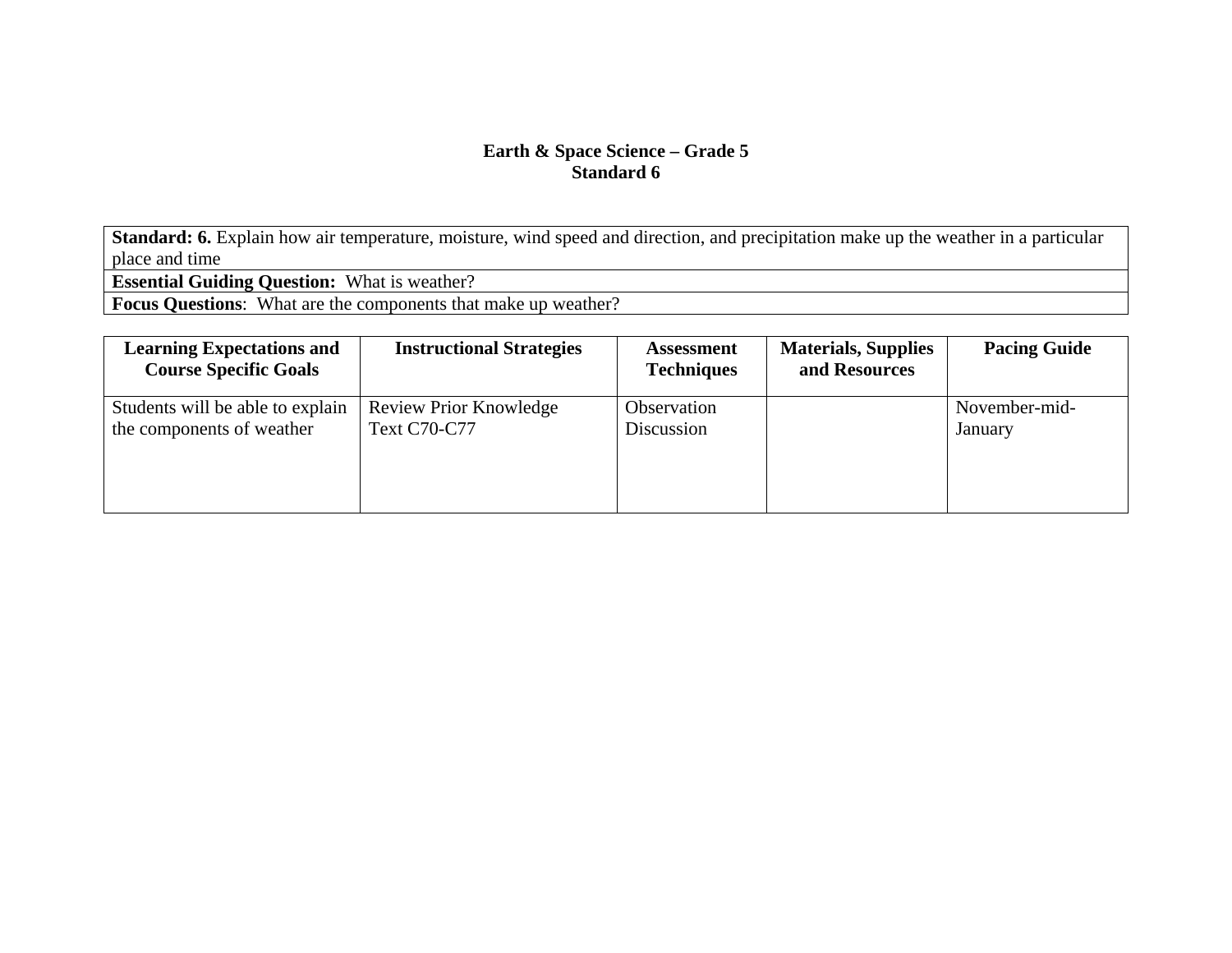Standard: 7. Distinguish among the various forms of precipitation (rain, snow, sleet, and hail), making connections to the weather in a particular place and time

**Essential Guiding Question:** What are the forms of precipitation?

**Focus Questions:** Why does precipitation change?

| <b>Learning Expectations and</b> | <b>Instructional Strategies</b> | <b>Assessment</b> | Materials,          | <b>Pacing Guide</b> |
|----------------------------------|---------------------------------|-------------------|---------------------|---------------------|
| <b>Course Specific Goals</b>     |                                 | <b>Techniques</b> | <b>Supplies and</b> |                     |
|                                  |                                 |                   | <b>Resources</b>    |                     |
| Students will be able to explain | Text C6-C29 review only         | Observation       |                     | November-mid-       |
| precipitation                    |                                 | Discussion        |                     | January             |
|                                  |                                 |                   |                     |                     |
|                                  |                                 |                   |                     |                     |
|                                  |                                 |                   |                     |                     |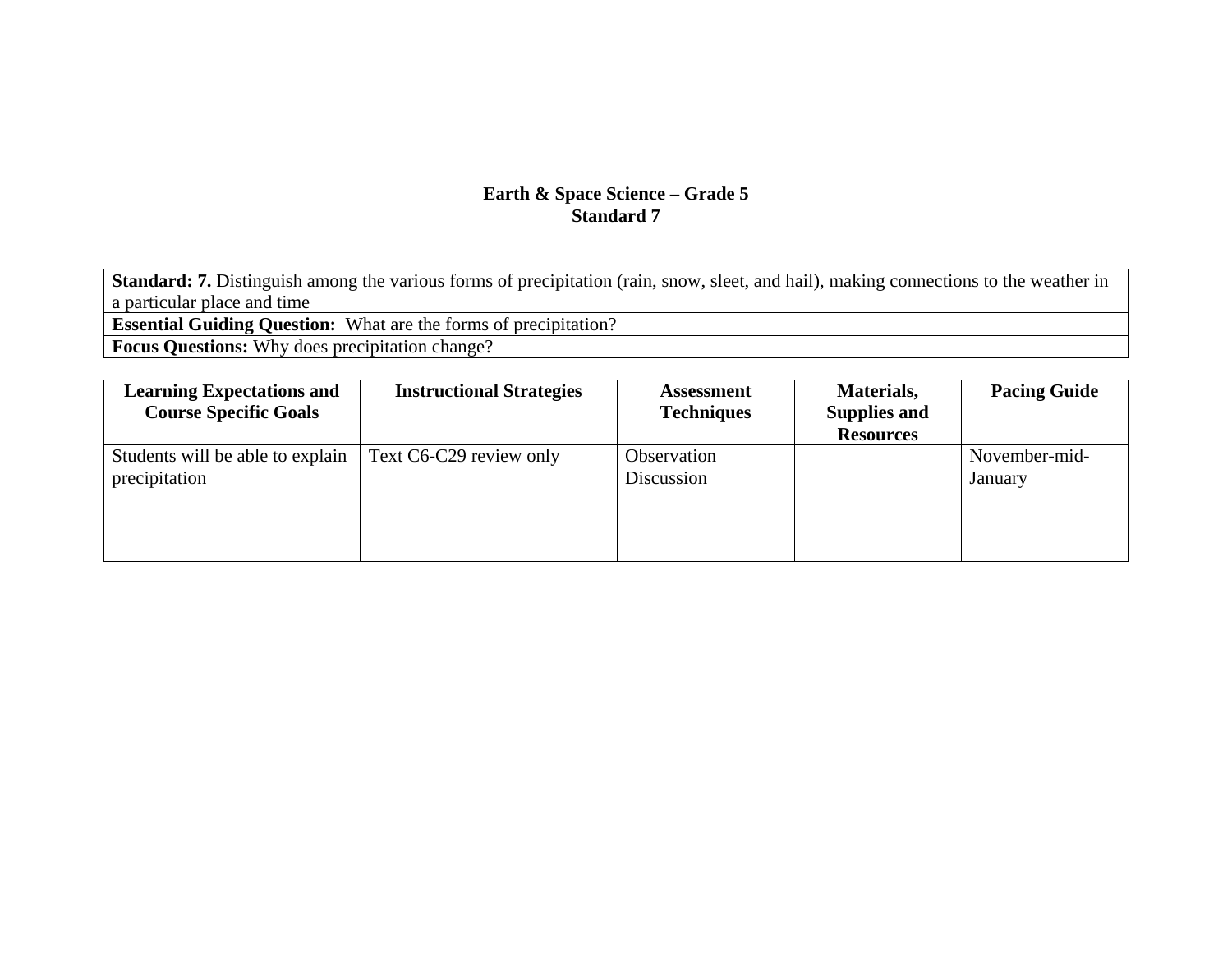**Standard: 8.** Describe how global patterns such as the jet stream and water currents influence local weather in measurable terms such as temperature, wind direction and speed, and precipitation

**Essential Guiding Question:** What part does convection play in global patterns such as the jet stream and water currents?

**Focus Questions**: What is a jet stream? How do large currents affect local weather?

| <b>Learning Expectations and</b><br><b>Course Specific Goals</b>                                               | <b>Instructional Strategies</b> | <b>Assessment</b><br><b>Techniques</b> | Materials,<br><b>Supplies and</b><br><b>Resources</b> | <b>Pacing Guide</b>      |
|----------------------------------------------------------------------------------------------------------------|---------------------------------|----------------------------------------|-------------------------------------------------------|--------------------------|
| Students will understand that<br>large convection currents are<br>an important force in climate<br>and weather | Discussion                      | Part of Unit Test<br>Observation       |                                                       | November-mid-<br>January |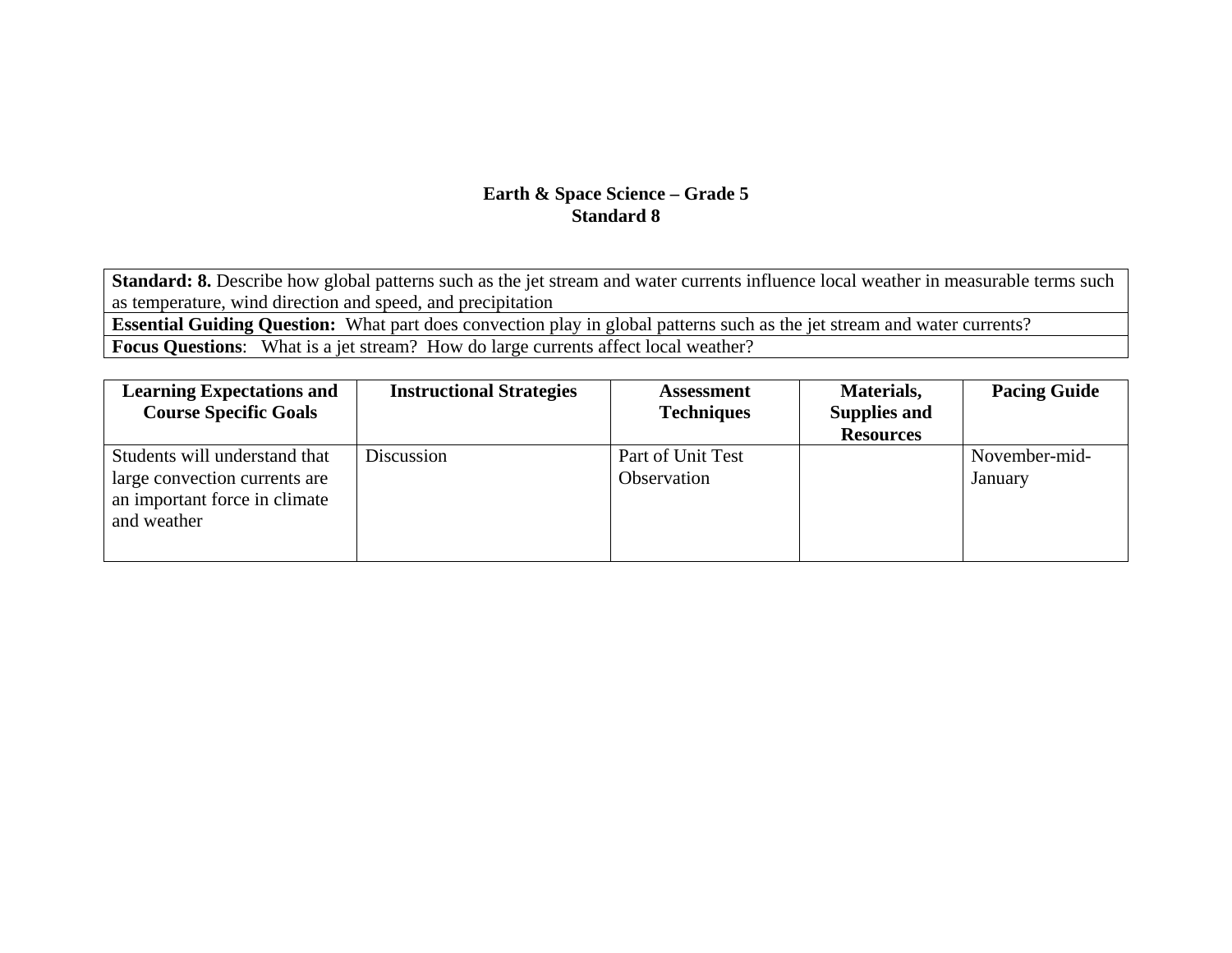**Standard: 9.** Differentiate between weather and climate**. Essential Guiding Question:** What is the difference between weather and climate? **Focus Questions**: Why is it important to be able to distinguish between weather and climate?

| <b>Learning Expectations and</b><br><b>Course Specific Goals</b>         | <b>Instructional Strategies</b> | <b>Assessment</b><br><b>Techniques</b>           | <b>Materials, Supplies</b><br>and Resources | <b>Pacing Guide</b>  |
|--------------------------------------------------------------------------|---------------------------------|--------------------------------------------------|---------------------------------------------|----------------------|
| Students will be able to<br>differentiate between weather<br>and climate | Text C62-C85 review only        | Observation<br>Discussion<br><b>Quick Writes</b> |                                             | November-mid-January |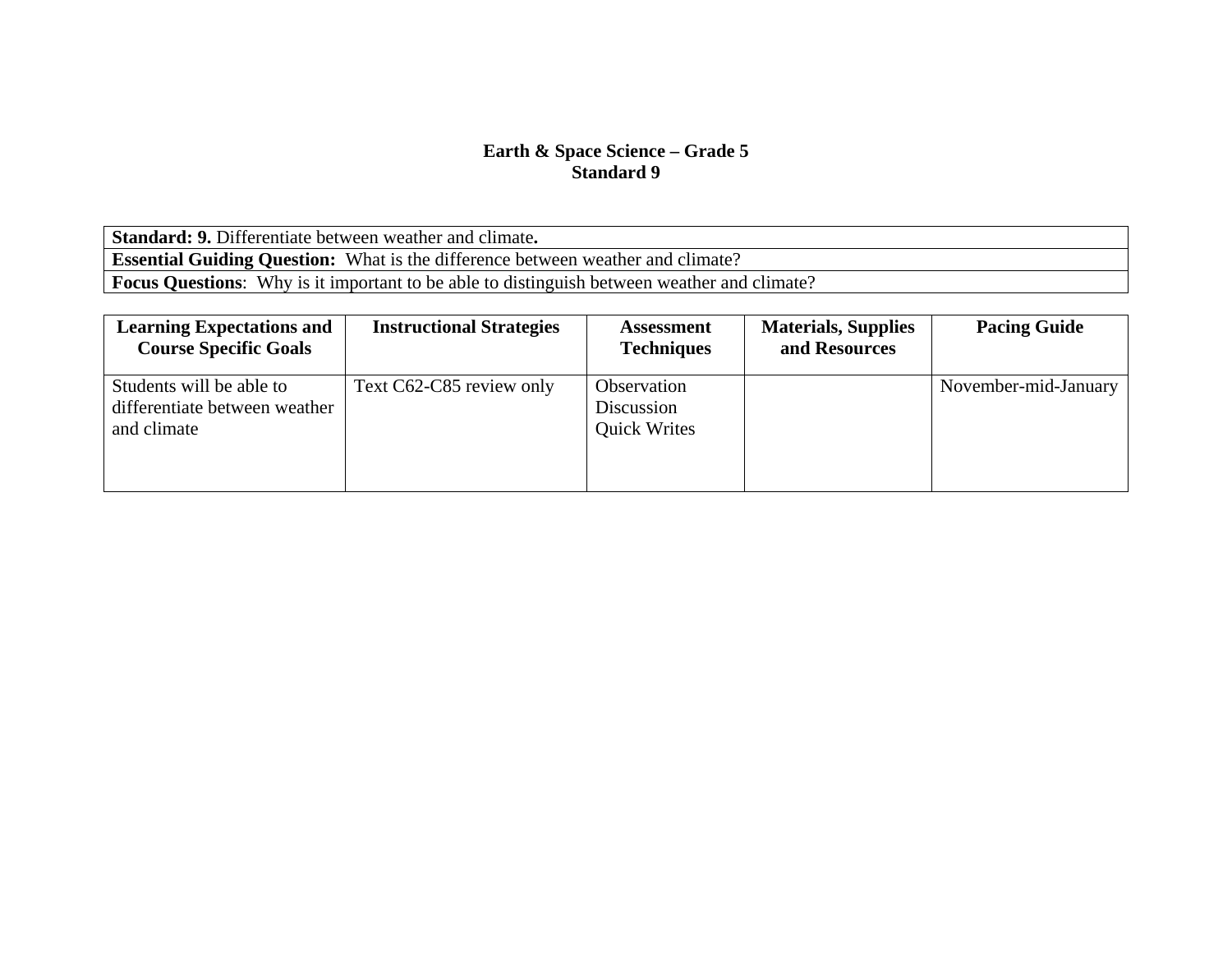**Standard: 10.** Describe how water on earth cycles in different forms and in different locals, including underground and in the atmosphere.

**Essential Guiding Question:** What is the water cycle?

**Focus Questions:** What is the aquifer? What is precipitation, condensation, and evaporation?

| <b>Learning Expectations and</b> | <b>Instructional Strategies</b> | <b>Assessment</b>   | Materials,                | <b>Pacing Guide</b> |
|----------------------------------|---------------------------------|---------------------|---------------------------|---------------------|
| <b>Course Specific Goals</b>     |                                 | <b>Techniques</b>   | <b>Supplies and</b>       |                     |
|                                  |                                 |                     | <b>Resources</b>          |                     |
| Students will demonstrate        | Model Making (working)          | <b>ORQ</b>          | Video Water Cycle         | November-mid-       |
| knowledge of the water cycle     | water cycle)                    | Explain Water Cycle | <b>Water Festival</b>     | January             |
|                                  | <b>Teacher Lecture</b>          | Science Log         | Waquoit Bay               |                     |
|                                  | Pond Field Trip                 | Project Based       | <b>Reserve Staff</b>      |                     |
|                                  | Waquoit Bay Presenter.          | Assessment          | Groundwater Model         |                     |
|                                  | Text C67-C69 Investigation      |                     | <b>Groundwater Poster</b> |                     |
|                                  | Water Cycle Wheel               |                     |                           |                     |
|                                  | Read Journey of a Raindrop      |                     |                           |                     |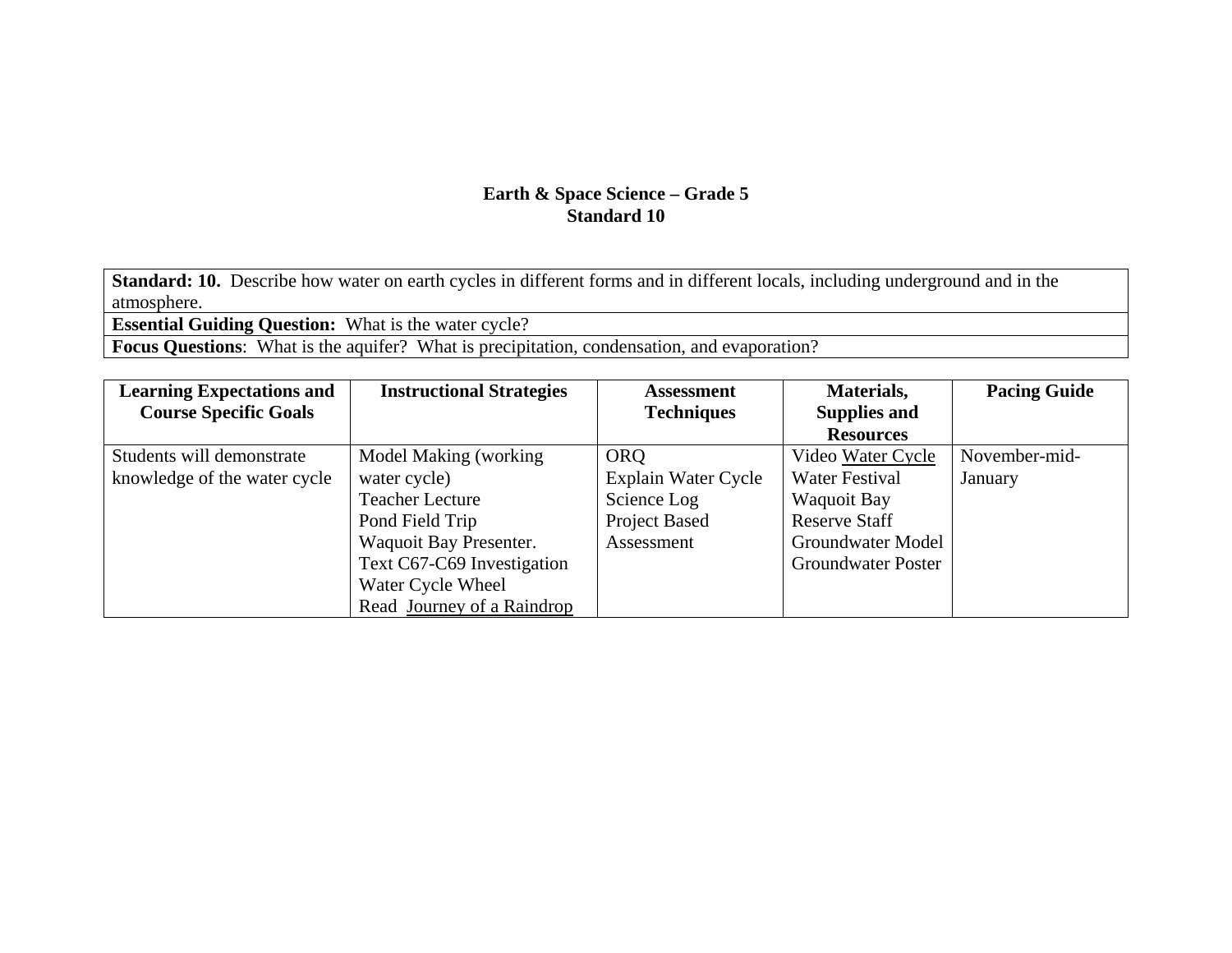**Standard: 11.** Give examples of how the cycling of water, both in and out of the atmosphere, has an effect on climate **Essential Guiding Question:** How does the water cycle affect climate? **Focus Questions**: Why are some areas wet and humid and others desert?

| <b>Learning Expectations and</b><br><b>Course Specific Goals</b>                                                    | <b>Instructional Strategies</b>                                                  | <b>Assessment</b><br><b>Techniques</b>                                          | Materials,<br><b>Supplies and</b><br><b>Resources</b>                                  | <b>Pacing Guide</b>      |
|---------------------------------------------------------------------------------------------------------------------|----------------------------------------------------------------------------------|---------------------------------------------------------------------------------|----------------------------------------------------------------------------------------|--------------------------|
| Students will be able to explain<br>different ecosystems and what<br>part the water cycle plays in<br>creating them | <b>Activate Prior Knowledge</b><br><b>Prediction of Future Climates</b><br>Media | ORQ: How the<br>Water Cycle<br><b>Affects Climate</b><br>Teacher<br>Observation | Video Common<br>Ground<br><b>Water Festival</b><br><b>Text C78-C85</b><br>Text B12-B17 | November-mid-<br>January |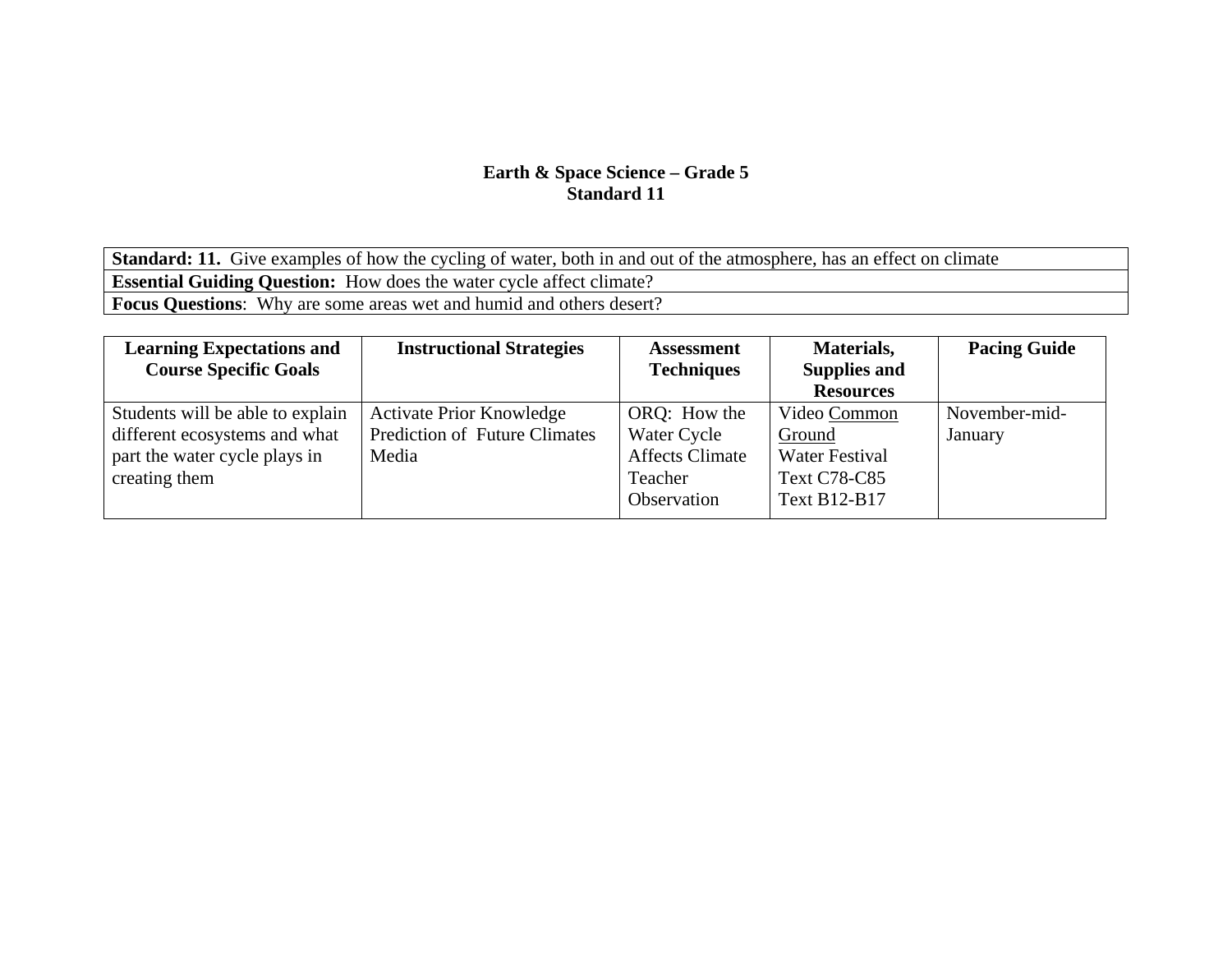**Standard: 12.** Give examples of how the surface of the earth changes due to slow processes such as erosion and weathering, and rapid processes such as landslides, volcanic eruptions, and earthquakes

**Essential Guiding Question:** What are slow and fast earth processes?

**Focus Questions**: What is erosion and weathering? What causes them? What are the causes of fast processes like landslides, volcanic eruptions, and earthquakes?

| <b>Learning Expectations and</b> | <b>Instructional Strategies</b> | <b>Assessment</b>    | Materials,           | <b>Pacing Guide</b> |
|----------------------------------|---------------------------------|----------------------|----------------------|---------------------|
| <b>Course Specific Goals</b>     |                                 | <b>Techniques</b>    | <b>Supplies and</b>  |                     |
|                                  |                                 |                      | <b>Resources</b>     |                     |
| Students will be able to explain | <b>Access Prior Knowledge</b>   | Teacher              | Earthquake/Volcano   | November-mid-       |
| what erosion and weathering is,  | <b>Predict Outcomes</b>         | <b>Observation</b>   | Video                | January             |
| and the causes of rapid          | Discuss Effects of Outcomes     | Concept $Test -$     | Library Texts        |                     |
| processes                        | Model Use of Stream Table       | <b>Earth Science</b> | Internet             |                     |
|                                  | <b>Observe Changes</b>          | Product-Based        | Investigations       |                     |
| Students will be able to explain | <b>Weather Experiments</b>      | Models               | <b>Text Harcourt</b> |                     |
| the consequences of these        | Demonstrate a Slow or Rapid     | Unit C Ch.1 Test     | Science C36-C46      |                     |
| processes                        | Change                          |                      |                      |                     |
|                                  | Research Rapid Processes and    |                      |                      |                     |
|                                  | Report to Class,                |                      |                      |                     |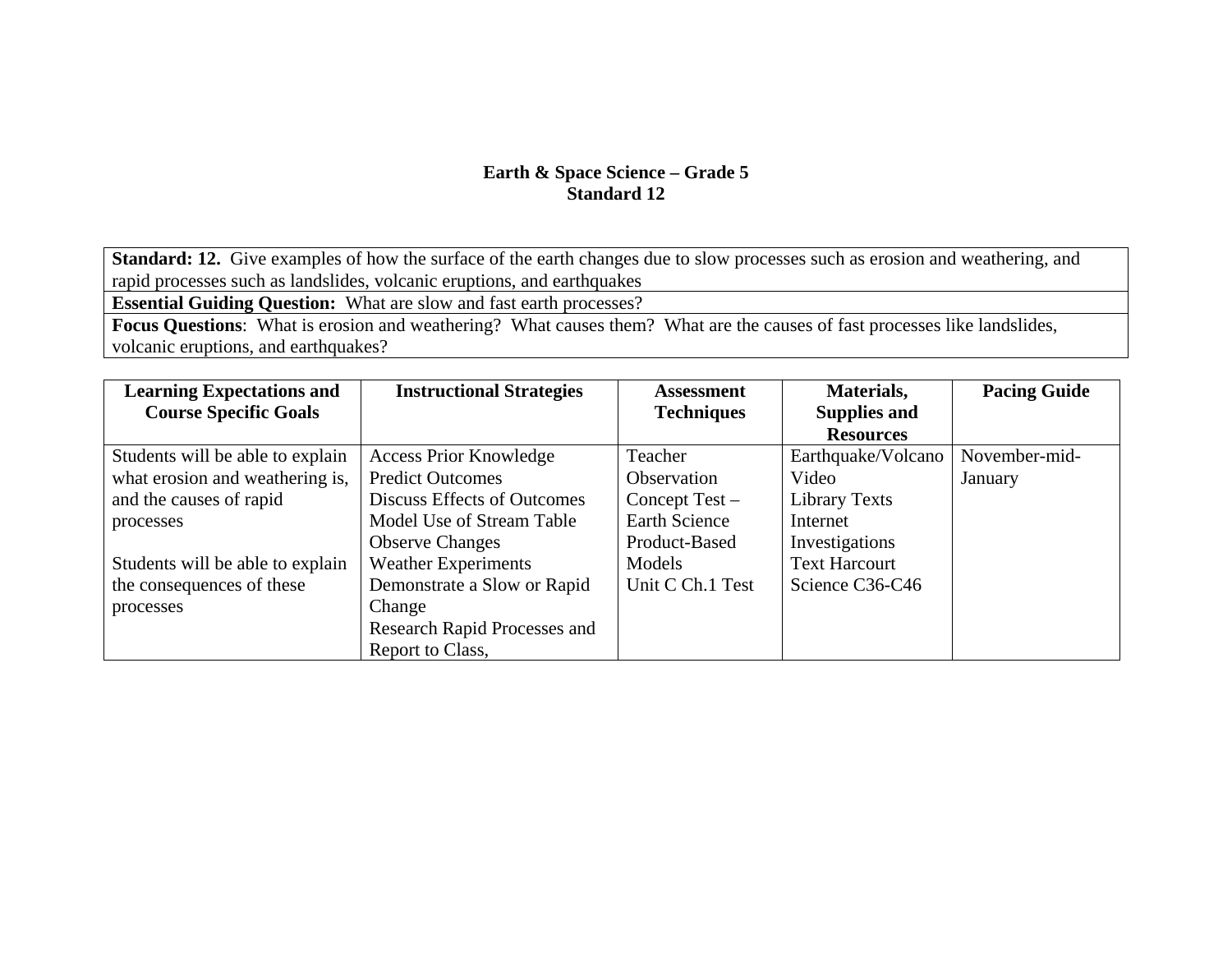**Standard: 13.** Recognize that the earth is part of a system called the "solar system" that includes the sun (a star), planets, and many moons. The earth is the third planet from the sun in our solar system

**Essential Guiding Question:** What is a solar system?

**Focus Questions**: What is the difference between a solar system and a galaxy?

| <b>Learning Expectations and</b><br><b>Course Specific Goals</b>                                                 | <b>Instructional Strategies</b> | <b>Assessment</b><br><b>Techniques</b> | <b>Materials, Supplies</b><br>and Resources                                     | <b>Pacing Guide</b>      |
|------------------------------------------------------------------------------------------------------------------|---------------------------------|----------------------------------------|---------------------------------------------------------------------------------|--------------------------|
| Students will have the concept<br>of solar system internalized<br>and be able to distinguish it<br>from a galaxy | Review prior knowledge          | Discussion                             | <b>Solar System Rescue</b><br>Software<br>Planets and the Solar<br>System Video | November-mid-<br>January |
| Students will know the<br>relative sizes of the planets<br>and the distances between<br>them                     |                                 |                                        |                                                                                 |                          |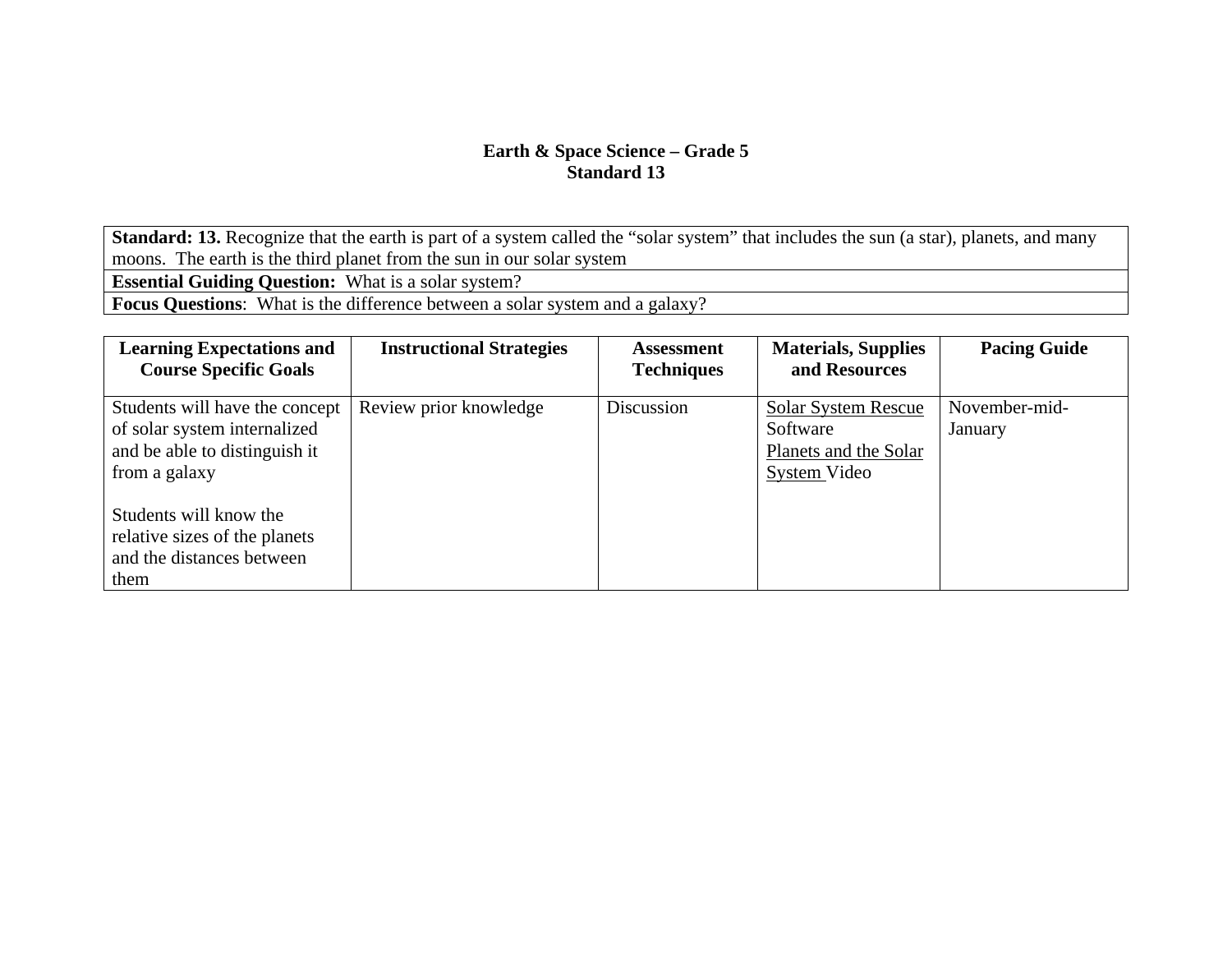**Standard: 14.** Recognize that the earth revolves around (orbits) the sun in a year's time and that the earth rotates on its axis once approximately every 24 hours. Make connections between the rotation of the earth and day/night, and the apparent movement of the sun, moon, and stars across the sky

**Essential Guiding Question:** What is the difference between rotation and revolution?

**Focus Questions**: Why do we have day and night? How long is an earth rotation? How long is a full revolution? Why does it look like the sun, the moon, and the stars move?

| <b>Learning Expectations and</b> | <b>Instructional Strategies</b> | <b>Assessment</b> | Materials,          | <b>Pacing Guide</b>  |
|----------------------------------|---------------------------------|-------------------|---------------------|----------------------|
| <b>Course Specific Goals</b>     |                                 | <b>Techniques</b> | <b>Supplies and</b> |                      |
|                                  |                                 |                   | <b>Resources</b>    |                      |
| Students will be able to explain | Discussion                      | Journal entries   | Starlab             | November-mid-January |
| the concepts of a day and a year | Starlab                         |                   |                     |                      |
| Students will be able to         |                                 |                   |                     |                      |
| distinguish between revolution   |                                 |                   |                     |                      |
| and rotation                     |                                 |                   |                     |                      |